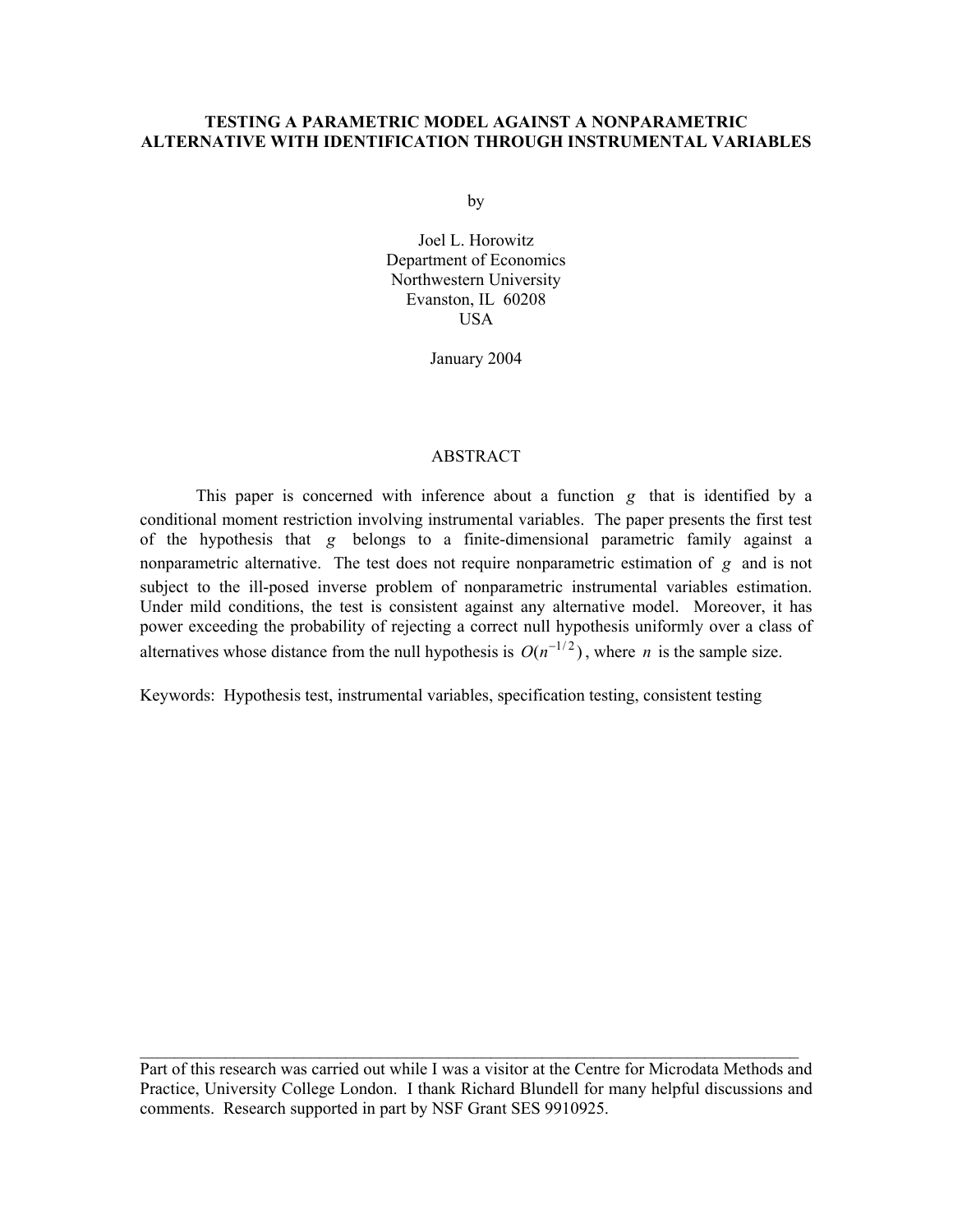# **TESTING A PARAMETRIC MODEL AGAINST A NONPARAMETRIC ALTERNATIVE WITH IDENTIFICATION THROUGH INSTRUMENTAL VARIABLES**

#### 1. INTRODUCTION

Let *Y* be a scalar random variable, *X* and *W* be continuously distributed random scalars or vectors, and *g* be a function that is identified by the relation

 $E[Y - g(X)|W] = 0$ .

In (1.1), *Y* is the dependent variable, *X* is a possibly endogenous explanatory variable, and *W* is an instrument for *X* . This paper presents, for the first time, a test of the null hypothesis that *g* in (1.1) belongs to a finite-dimensional parametric family against a nonparametric alternative hypothesis. Specifically, let  $\Theta$  be a compact subset of  $\mathbb{R}^d$  for some finite integer  $d > 0$ . The null hypothesis, H 0, is that

$$
(1.2) \qquad g(x) = G(x, \theta)
$$

for some  $\theta \in \Theta$  and almost every *x*, where G is a known function. The alternative hypothesis, H<sub>1</sub>, is that there is no  $\theta \in \Theta$  such that (1.2) holds for almost every *x*. Under mild conditions, the test presented here is consistent against any alternative model. Moreover, in large samples the test has power exceeding the probability of rejecting a correct  $H_0$  uniformly over a class of alternative models whose "distance" from H<sub>0</sub> is  $O(n^{-1/2})$ , where *n* is the sample size.

There has been much recent interest in nonparametric estimation of *g* in (1.1). See, for example, Newey, Powell and Vella (1999); Newey and Powell (2003); Darolles, Florens, and Renault (2002); Blundell, Chen, and Kristensen, (2003); and Hall and Horowitz (2003). However, methods for testing a parametric model of *g* against a nonparametric alternative do not yet exist. This paper presents the first such test. In contrast, there is a large literature on testing a parametric model of a conditional mean or quantile function against a nonparametric alternative.<sup>[1](#page-29-0)</sup>

Testing is particularly important in (1.1) because it provides the only currently available form of inference about *g* that does not require *g* to be known up to a finite-dimensional parameter. Obtaining the asymptotic distribution of a nonparametric estimator of *g* is very difficult, and no existing estimator has a known asymptotic distribution. Nor is there a currently known method for obtaining a nonparametric confidence band for *g* . By contrast, the test statistic described in this paper has a relatively simple asymptotic distribution, and implementation of the test is not difficult.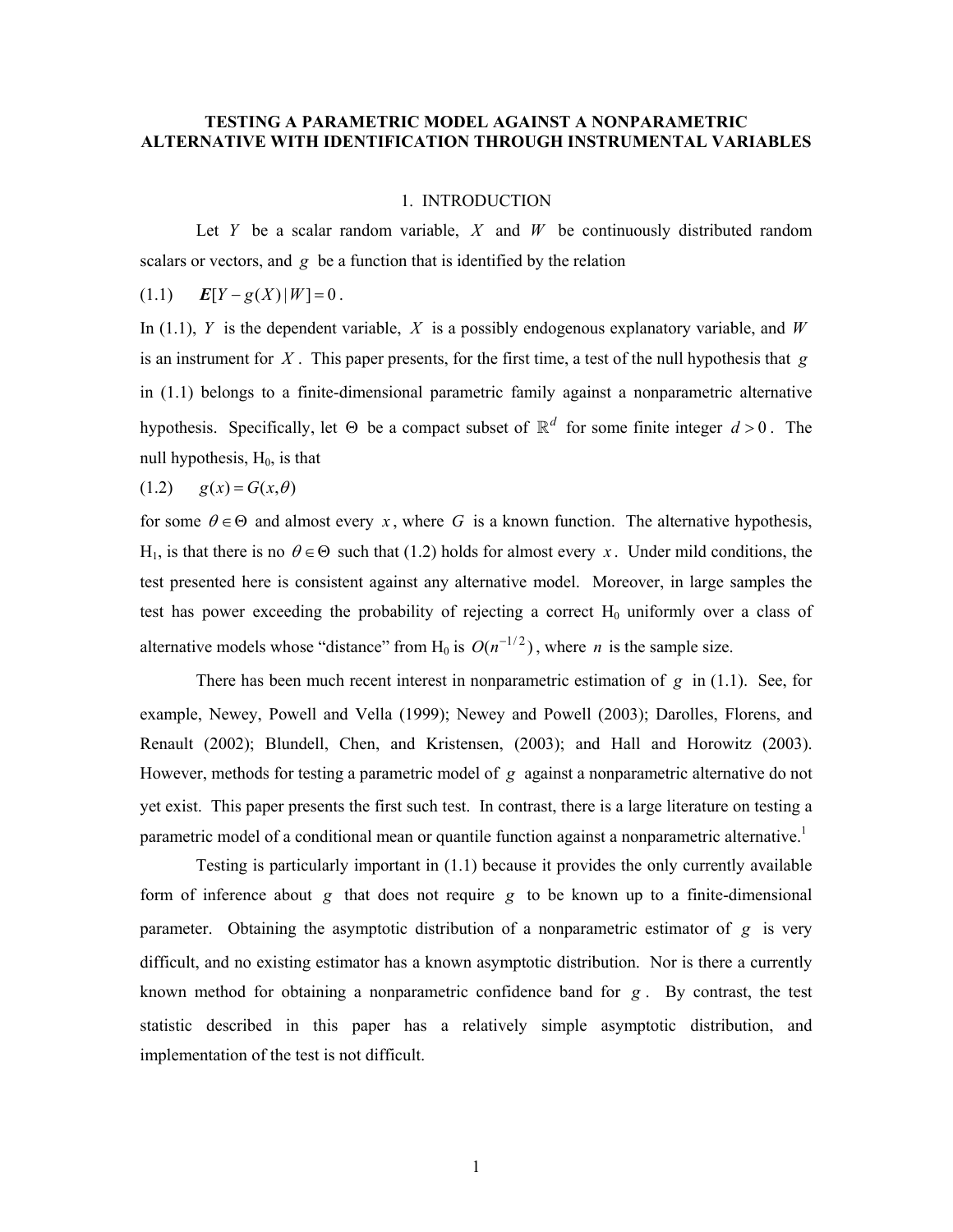The test developed here does not require nonparametric estimation of *g* and, therefore, is not affected by the ill-posed inverse problem of nonparametric instrumental variables estimation. Consequently, the "precision" of the test is greater than that of any nonparametric estimator of *g* . The rate of convergence in probability of a nonparametric estimator of *g* is always slower than  $O_p(n^{-1/2})$  and, depending on the details of the probability distribution of  $(Y, X, W)$ , may be slower than  $O_p(n^{-\epsilon})$  for any  $\epsilon > 0$  (Hall and Horowitz 2003). In contrast, the test described in null-hypothesis model is  $O(n^{-1/2})$ . Nonparametric estimation and testing of conditional mean this paper can detect a large class of nonparametric alternative models whose distance from the and median functions is another setting in which the rate of testing is faster than the fastest possible rate of estimation. See, for example, Guerre and Lavergne (2002) and Horowitz and Spokoiny (2001, 2002).

Section 2 of this paper presents the test for the special case in which *X* and *W* are scalars. The extension to multivariate  $X$  and  $W$  is in Section 3. Section 4 presents the results of a Monte Carlo investigation of the finite-sample performance of the test, and Section 5 presents an illustrative application of the test to real data. The proofs of theorems are in the appendix.

# 2. THE TEST WHEN *X* AND *W* ARE SCALARS

The assumption that *X* and *W* are scalars enables the main ideas of this paper to be presented with a minimum of notational and technical complexity. Rewrite (1.1) as

 $(Y = g(X) + U; E(U | W) = 0,$ 

where  $U = Y - g(X)$ . Assume that the support of  $(X, W)$  is contained within the unit square. This assumption can always be satisfied by carrying out a monotone transformation of  $(X, W)$ . The data,  $\{Y_i, X_i, W_i : i = 1, ..., n\}$ , are an independent random sample of  $(Y, X, W)$ .

# 2.1 *The Test Statistic*

To develop the test statistic, let  $f_{XW}$  denote the probability density function of  $(X, W)$ . Define the operator *T* on  $L_2[0,1]$  by

$$
Tv(z) = \int t(x, z)v(x)dx,
$$

where  $\nu$  is any square integrable function and

$$
t(x,z) = \int f_{XW}(x,w) f_{XW}(z,w) dw.
$$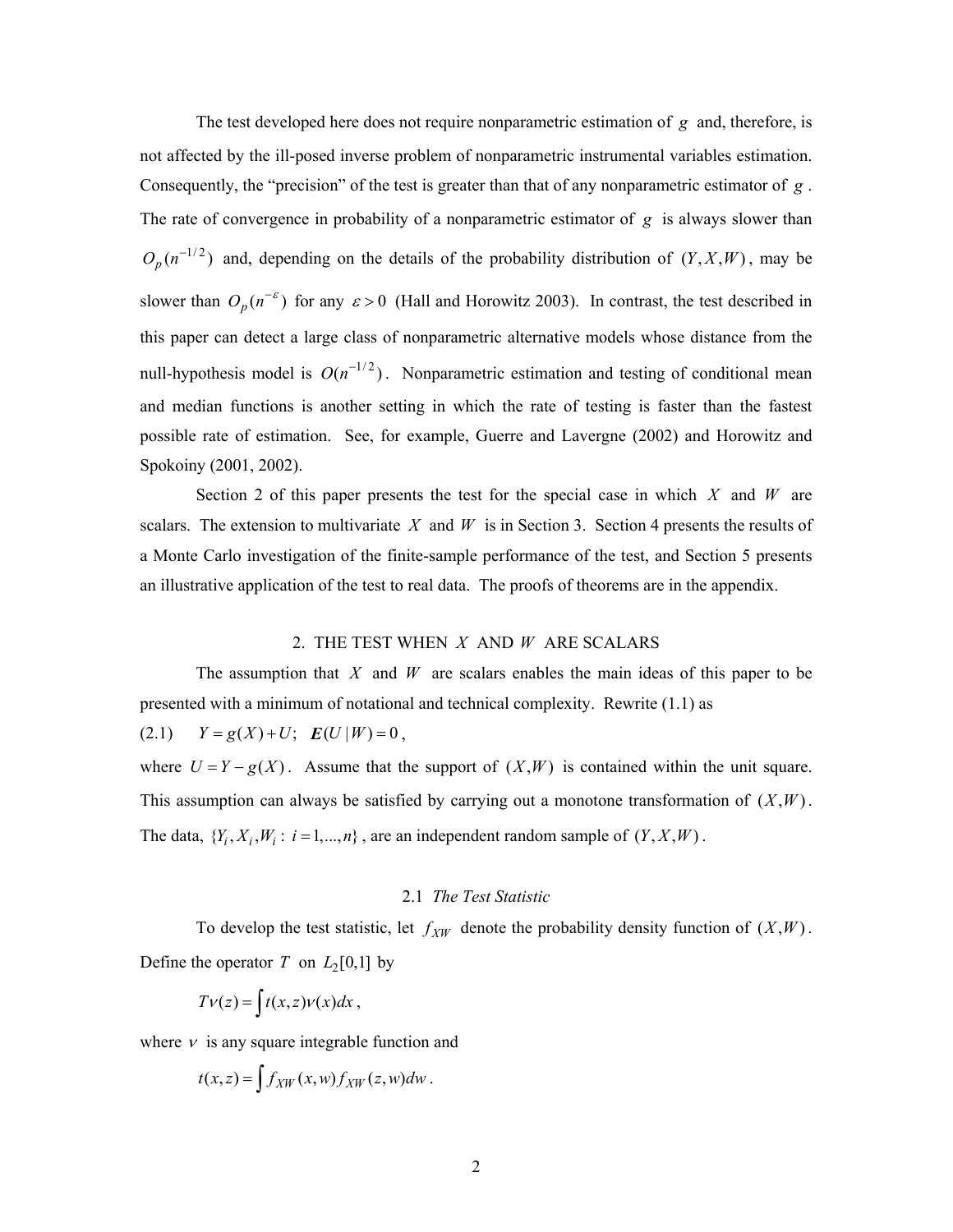Assume that *T* is nonsingular. Consider two functions  $G_1(x, \theta)$  and  $G_2(x, \theta)$  to be equal if they differ only on a set of  $x$  values with Lebesgue measure 0. Then  $H_0$  is equivalent to

(2.2) 
$$
S(z) \equiv T[g - G(\cdot, \theta)](z) = 0
$$

for some  $\theta \in \Theta$  and almost every  $z \in [0,1]$ . H<sub>1</sub> is equivalent to the statement that there is no  $\theta$ such that (2.2) holds. A test statistic can be based on a sample analog of

$$
(2.3) \qquad \int_0^1 S(z)^2 \, dz \; .
$$

To form the analog, let  $\hat{f}_{XW}^{(-i)}$  denote a leave-observation-*i*-out kernel estimator of  $f_{XW}$ . That is, for a kernel function *K* and bandwidth *h*

$$
\hat{f}_{XW}^{(-i)}(x,w) = \frac{1}{nh^2} \sum_{\substack{j=1 \ j \neq i}}^n K\left(\frac{x - X_i}{h}\right) K\left(\frac{w - W_i}{h}\right).
$$

Let  $\hat{\theta}_n$  be an estimator of  $\theta$  that is consistent under H<sub>0</sub>. Then the sample analog of *S*(*z*) is

$$
(2.4) \tS_n(z) = n^{-1/2} \sum_{i=1}^n [Y_i - G(X_i, \hat{\theta}_n)] \hat{f}_{XW}^{(-i)}(z, W_i).
$$

The test statistic is

(2.5) 
$$
\tau_n = \int_0^1 S_n^2(z) dz.
$$

 $H_0$  is rejected if  $\tau_n$  is large.

#### 2.2 *Regularity Conditions*

This section states the assumptions that are used to obtain the asymptotic properties of  $\tau_n$ under the null and alternative hypotheses. The following additional notation is used. Let  $\|(x_1, w_1) - (x_2, w_2)\|$  denote the Euclidean distance between the points  $(x_1, w_1)$  and  $(x_2, w_2)$  in  $[0,1]^2$ . Let  $D_j f_{XW}$  denote any *j* 'th partial or mixed partial derivative of  $f_{XW}$ . Set  $D_0 f_{XW}(x, w) = f_{XW}(x, w)$ . The assumptions are as follows.

1. (i) The support of  $(X, W)$  is contained in  $[0,1]^2$ . (ii)  $(X, W)$  has a probability density function  $f_{XW}(x, w)$  with respect to Lebesgue measure. (iii) There is a constant  $C_f < \infty$  such that  $|D_j f_{XW}(x, w)| \le C_f$  for all  $(x, w) \in [0, 1]^2$  and  $j = 0, 1, 2$ . (iv)  $|D_2 f_{XW}(x_1, w_1) - D_2 f_{XW}(x_2, w_2)|$  $\leq C_f ||(x_1, w_1) - (x_2, w_2)||$  for any second derivative and any  $(x_1, w_1)$  and  $(x_2, w_2)$  in  $[0,1]^2$ . (v) The operator *T* is nonsingular.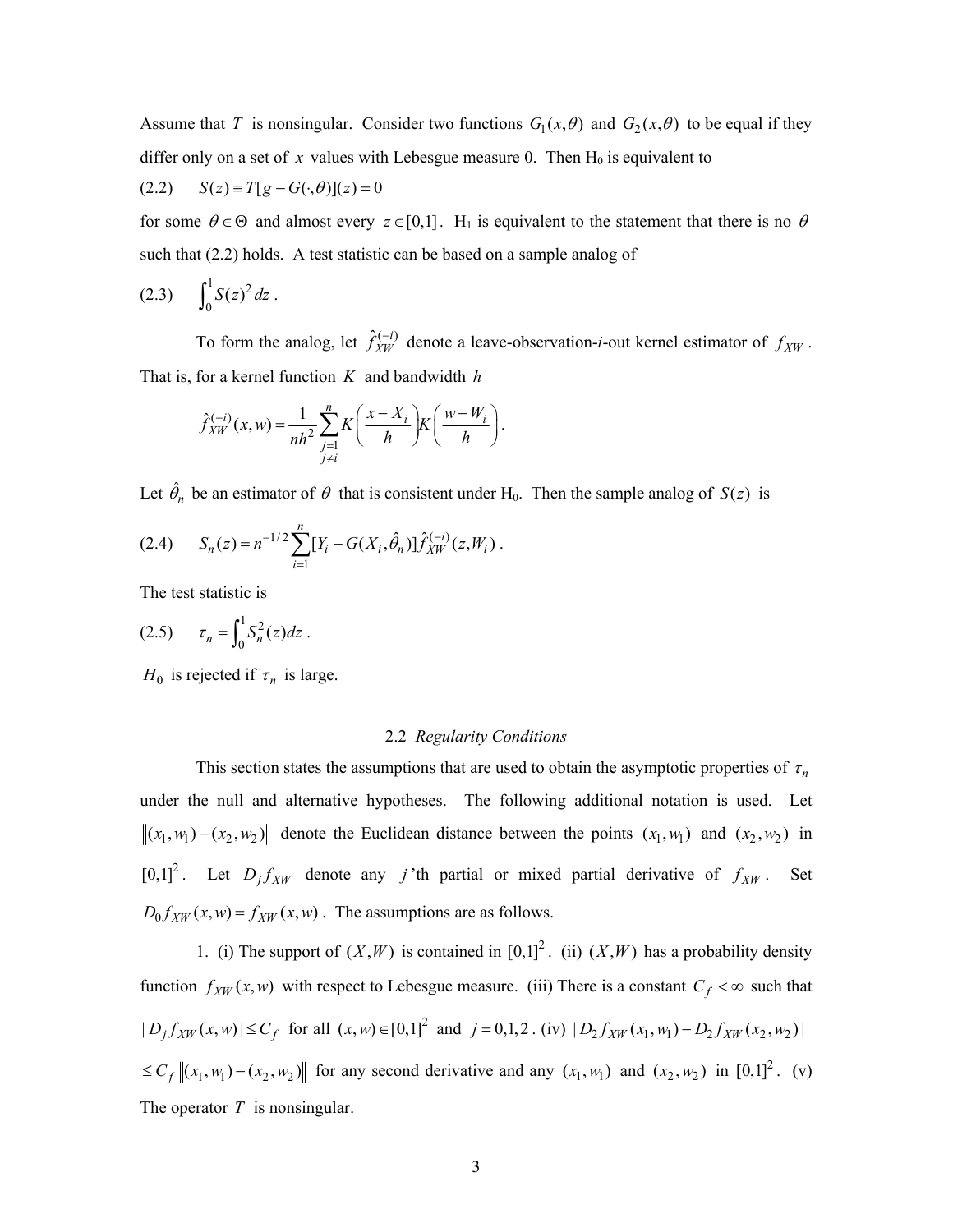2. (i)  $E(U|W = w) = 0$  and  $E(U^2|W = w) \le C_U$  for each  $w \in [0,1]$  and some constant  $C_U < \infty$ . (ii)  $|g(x)| \leq C_g$  for some constant  $C_g < \infty$  and all  $x \in [0,1]$ .

3. (i) As  $n \to \infty$ ,  $\theta_n \to^p \theta_0$  for some  $\theta_0 \in \Theta$ , a compact subset of  $\mathbb{R}^d$ . If H<sub>0</sub> is true, then  $g(x) = G(x, \theta_0)$ ,  $\theta_0 \in \text{int}(\Theta)$ , and

$$
(2.6) \qquad n^{1/2}(\hat{\theta}_n - \theta_0) = n^{-1/2} \sum_{i=1}^n \gamma(U_i, X_i, W_i, \theta_0) + o_p(1)
$$

for some function  $\gamma$  taking values in  $\mathbb{R}^d$  such that  $\mathbf{E} \gamma(Y, X, W, \theta_0) = 0$  and  $Var[\gamma(Y, X, W, \theta_0)]$ is a finite, non-singular matrix.

4. (i)  $|G(x, \theta)| \le C_G$  for all  $x \in [0,1]$ , all  $\theta \in \Theta$ , and some constant  $C_G < \infty$ . (ii) The first and second derivatives of  $G(x, \theta)$  with respect to  $\theta$  are bounded by  $C_G$  uniformly over  $x \in [0,1]$  and  $\theta \in \Theta$ .

5. (i) The kernel function,  $K$ , is a symmetrical, twice continuously differentiable probability density function on [-1,1]. (ii) The bandwidth, h, satisfies  $h = c_h n^{-1/6}$ , where  $c_h$  is a constant and  $0 < c_h < \infty$ .

The representation (2.6) of  $n^{1/2}(\hat{\theta}_n - \theta_0)$  holds, for example, if  $\hat{\theta}_n$  is a generalized method of moments estimator

## 2.3 *The Asymptotic Distribution of the Test Statistic under the Null Hypothesis*

To obtain the asymptotic distribution of  $\tau_n$  under H<sub>0</sub>, define  $G_\theta(x,\theta) = \partial G(x,\theta)/\partial \theta$ ,  $\Gamma(z) = E[G_{\theta}(X, \theta_0) f_{XW}(z, W)],$ 

$$
B_n(z) = n^{-1/2} \sum_{i=1}^n [U_i f_{XW}(z, W_i) - \Gamma(z)'\gamma(U_i, X_i, W_i, \theta_0)],
$$

and  $V(z_1, z_2) = E[B_n(z_1)B_n(z_2)]$ . Define the operator  $\Omega$  on  $L_2[0,1]$  by

$$
(\Omega \psi)(z) = \int_0^1 V(z,x)\psi(x)dx.
$$

Let  $\{\omega_j : j = 1,2,...\}$  denote the eigenvalues of  $\Omega$  sorted so that  $\omega_1 \ge \omega_2 \ge ... \ge 0$ . degree of freedom. The following theorem gives the asymptotic distribution of  $\tau_n$  under H<sub>0</sub>. . Let  $\{\chi^2_{1j} : j = 1, 2, ...\}$  denote independent random variables that are distributed as chi-square with one

Theorem 1: Let  $H_0$  be true. Then under assumptions 1-5,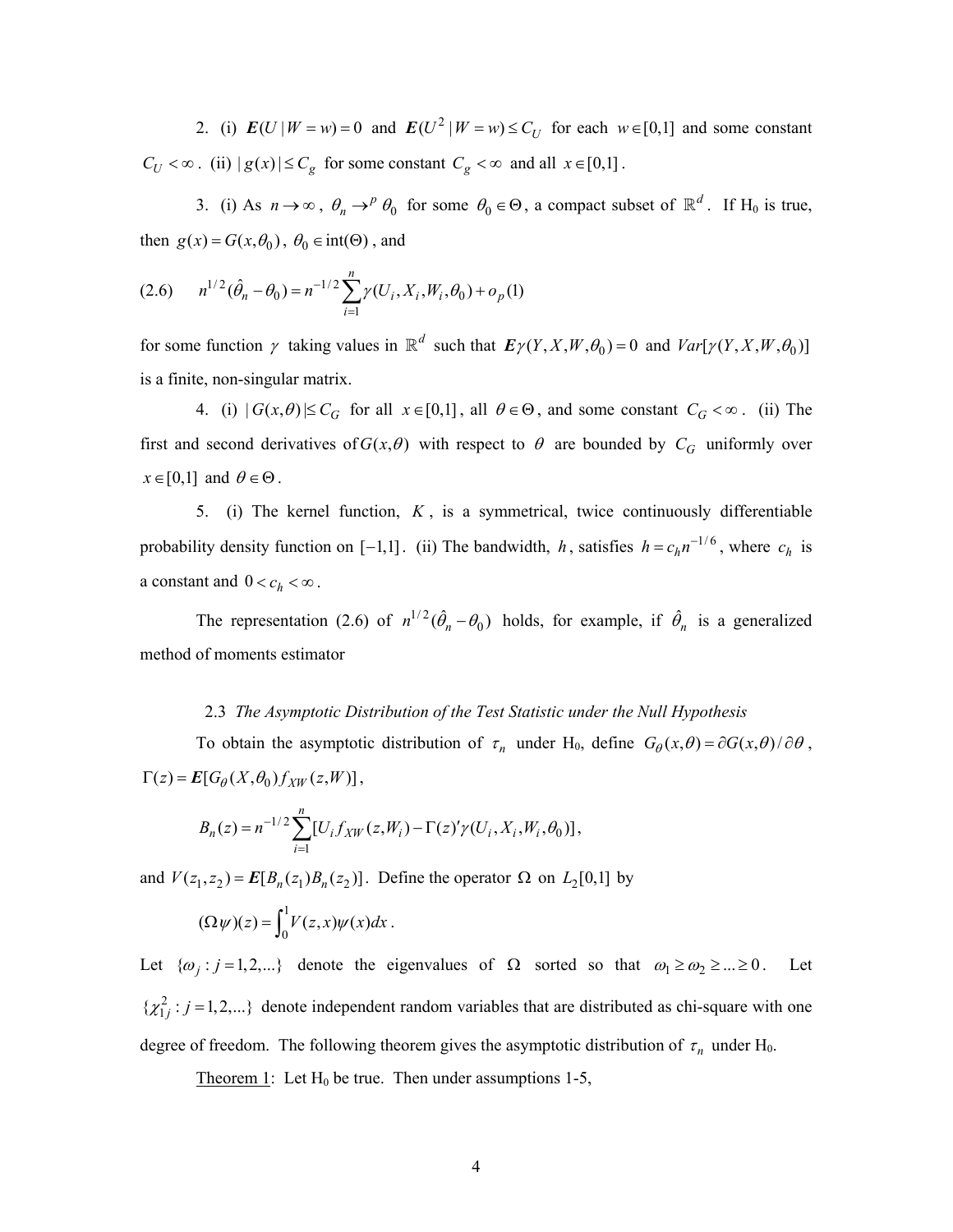$$
\tau_n \to^d \sum_{j=1}^\infty \omega_j \chi_{1j}^2.
$$

## 2.4 *Obtaining the Critical Value*

The statistic  $\tau_n$  is not asymptotically pivotal, so its asymptotic distribution cannot be tabulated. This section presents a method for obtaining an approximate asymptotic critical value for the  $\tau_n$  test. The method is based on replacing the asymptotic distribution of  $\tau_n$  with an approximate distribution. The difference between the true and approximate distributions can be made arbitrarily small under both the null hypothesis and alternatives. Moreover, the quantiles of the approximate distribution can be estimated consistently as  $n \rightarrow \infty$ . Accordingly, the proposed approximate  $1-\alpha$  critical value of the  $\tau_n$  test is a consistent estimator of the  $1-\alpha$  quantile of the approximate distribution.

The approximate critical value is obtained under sampling from a pseudo-true model that coincides with (2.1) if H<sub>0</sub> is true and satisfies a version of  $E[Y - G(X, \theta_0)|W] = 0$  if H<sub>0</sub> is false. The critical value for the case of a false H<sub>0</sub> is used later to establish the properties of  $\tau_n$  under H<sub>1</sub>. The pseudo-true model is defined by

$$
(2.7) \qquad \tilde{Y} = G(X,\theta) + \tilde{U},
$$

where  $\tilde{Y} = Y - E[Y - G(X, \theta_0) | W]$ ,  $\tilde{U} = \tilde{Y} - G(X, \theta_0)$ , and  $\theta_0$  is the probability limit of  $\hat{\theta}_n$ . This model coincides with (2.1) when  $H_0$  is true. Moreover,  $H_0$  holds for the pseudo-true model in the sense that  $E[\tilde{Y} - G(X, \theta_0) | W] = 0$ , regardless of whether H<sub>0</sub> holds for model (2.1).

To describe the approximation to the asymptotic distribution of  $\tau_n$ , let  $\{\tilde{\omega}_i : j = 1, 2, ...\}$ be the eigenvalues of the version of  $\Omega$  (denoted  $\tilde{\Omega}$ ) that is obtained by replacing model (2.1) with model (2.7). Order the  $\tilde{\omega}_i$ 's such that  $\tilde{\omega}_1 \ge \tilde{\omega}_2 \ge ... \ge 0$ . Then under sampling from (2.7),  $\tau_n$  is asymptotically distributed as

$$
\tilde{\tau} \equiv \sum_{j=1}^{\infty} \tilde{\omega}_j \chi_{1j}^2 .
$$

Given any  $\varepsilon > 0$ , there is an integer  $K_{\varepsilon} < \infty$  such that

$$
0 < \boldsymbol{P}\left(\sum_{j=1}^{K_{\varepsilon}}\tilde{\omega}_j\chi_{1j}^2 \leq t\right) - \boldsymbol{P}(\tilde{\tau} \leq t) < \varepsilon.
$$

uniformly over *t* . Define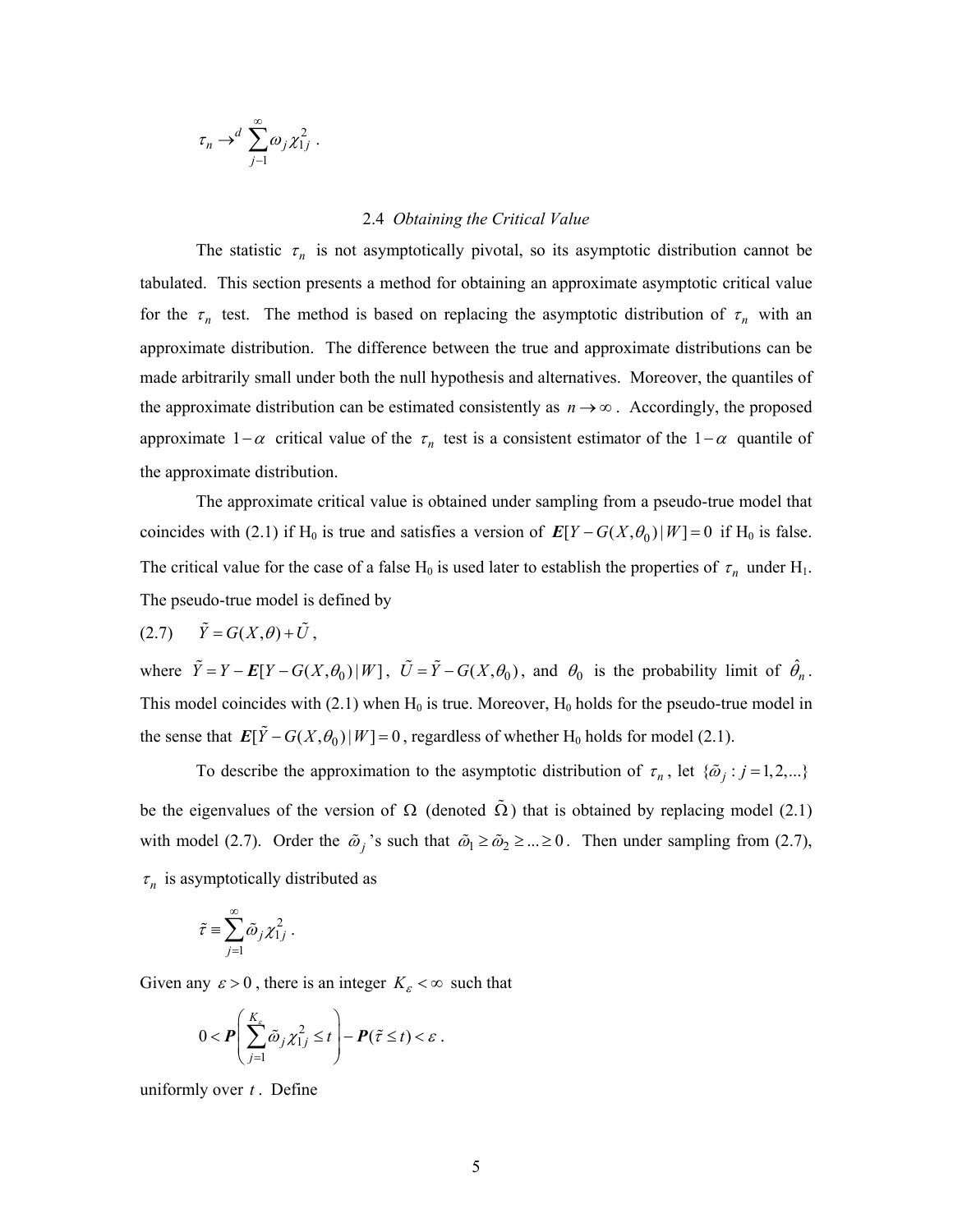$$
\tilde{\tau}_{\varepsilon} = \sum_{j=1}^{K_{\varepsilon}} \tilde{\omega}_j \chi_{1j}^2.
$$

Let  $z_{\epsilon\alpha}$  denote the 1−α quantile of the distribution of  $\tilde{\tau}_{\epsilon}$ . Then  $0 < P(\tilde{\tau} > z_{\epsilon\alpha}) - \alpha < \epsilon$ . Thus, using  $z_{\epsilon\alpha}$  to approximate the asymptotic  $1-\alpha$  critical value of  $\tau_n$  creates an arbitrarily small error in the probability that a correct null hypothesis is rejected. Similarly, use of the approximation creates an arbitrarily small change in the power of the  $\tau_n$  test when the null hypothesis is false. However, the distribution of  $\tilde{\tau}_{\varepsilon}$  is unknown because the eigenvalues  $\tilde{\omega}_i$  are unknown. Accordingly, the approximate  $1-\alpha$  critical value for the  $\tau_n$  test is a consistent estimator of the 1−α quantile of the distribution of  $\tilde{\tau}_{\varepsilon}$ . Specifically, let  $\hat{\omega}_j$  ( $j = 1, 2, ..., K_{\varepsilon}$ ) be a consistent estimator of  $\tilde{\omega}_j$  under sampling from (2.7). Then the approximate critical value of  $\tau_n$ is the 1−α quantile of the distribution of

$$
\hat{\tau}_n = \sum_{j=1}^{K_s} \hat{\omega}_j \chi_{1j}^2.
$$

This quantile, which will be denoted  $\hat{z}_{\epsilon\alpha}$ , can be estimated with arbitrary accuracy by simulation.<sup>[2](#page-29-1)</sup>

The remainder of this section describes how to obtain the estimated eigenvalues  $\{\hat{\omega}_i\}$ . For this purpose, it is assumed that  $\hat{\theta}_n$  satisfies the estimating equation

$$
n^{-1} \sum_{i=1}^{n} \tilde{W}_i [\tilde{Y}_i - G(X_i, \hat{\theta}_n)] = 0,
$$

where  $\tilde{W}_i = H(W_i)$  for some known function  $H : \mathbb{R} \to \mathbb{R}^d$  whose components are linearly independent. For example,  $\tilde{W}_i$  might be a vector whose components are powers of  $W_i$ . By an application of the delta method,

$$
\gamma(\tilde{U},X,W,\theta_0)=Q^{-1}\tilde{W}\tilde{U},
$$

where  $\tilde{W} = H(W)$ ,  $Q = E[\tilde{W}G_{\theta}(X, \theta_0)']$ , and Q is assumed to be non-singular. Some algebra now shows that

$$
(2.8) \qquad V(z_1, z_2) = \mathbf{E}\left\{ \left[ f_{XW}(z_1, W) - \Gamma(z_1)' Q^{-1} \tilde{W} \right] \tilde{U}^2 \left[ f_{XW}(z_2, W) - \Gamma(z_2)' Q^{-1} \tilde{W} \right] \right\}.
$$

A consistent estimator of  $V(z_1, z_2)$  can be obtained by replacing the unknown quantities on the right-hand side of (2.8) with estimators. Let  $\hat{f}_{XW}$  a kernel estimator of  $f_{XW}$  with bandwidth  $h$ . Define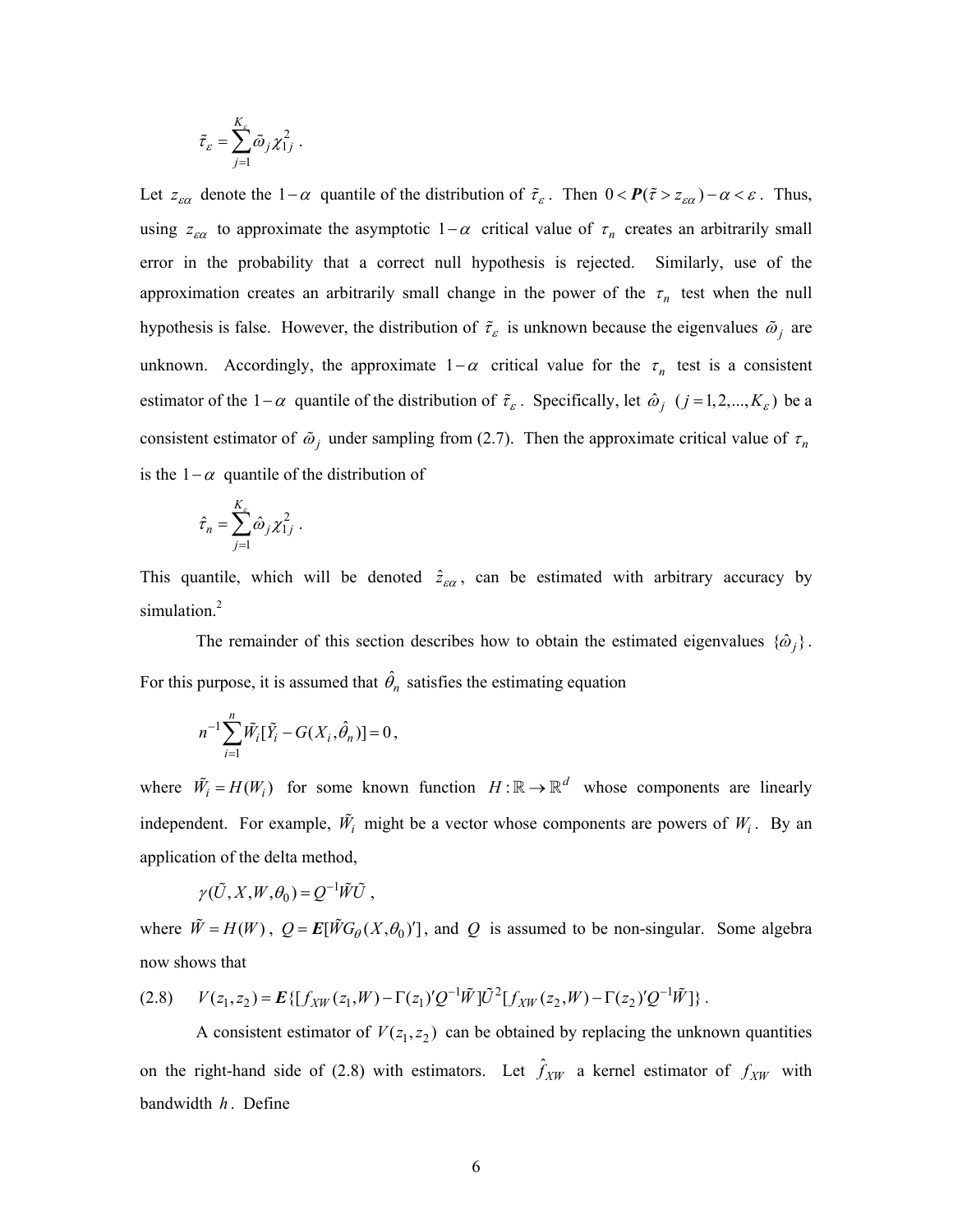$$
\hat{Q} = n^{-1} \sum_{i=1}^{n} \tilde{W}_i G_{\theta}(X_i, \hat{\theta}_n)'
$$

and

$$
\hat{\Gamma}(z) = n^{-1} \sum_{i=1}^{n} \hat{f}_{XW}(z, W_i) G_{\theta}(X_i, \hat{\theta}_n).
$$

Let  $\hat{q}^{(-i)}(w)$  be the leave-observation *i* -out kernel estimator

$$
\hat{q}^{(-i)}(w) = \sum_{\substack{j=1\\j\neq i}}^{n} \kappa_h(w - W_j)[Y_j - G(X_j, \hat{\theta}_n)],
$$

where

$$
\kappa_h(w-W_j) = K\left(\frac{w-W_j}{h}\right) \left[\sum_{\substack{k=1\\k\neq i}}^n K\left(\frac{w-W_k}{h}\right)\right]^{-1}
$$

and  $h \propto n^{-1/5}$  is the bandwidth. The  $\tilde{U}_i$  's are estimated by residuals of model (2.7). These are

$$
\hat{U}_i = Y_i - G(X_i, \hat{\theta}_n) - \hat{q}^{(-i)}(W_i).
$$

Then  $V(z_1, z_2)$  is estimated consistently by

$$
\hat{V}(z_1, z_2) = n^{-1} \sum_{i=1}^n \{ [\hat{f}_{XW}(z_1, W_i) - \hat{\Gamma}(z_1)'\hat{Q}^{-1}\tilde{W}_i] \hat{U}_i^2 [\hat{f}_{XW}(z_2, W_i) - \hat{\Gamma}(z_2)'\hat{Q}^{-1}\tilde{W}_i] \}.
$$

Define  $\hat{\Omega}$  to be the integral operator whose kernel is  $\hat{V}(z_1, z_2)$ . The  $\hat{\omega}_j$ 's are the eigenvalues of  $\hat{\Omega}$  .

Theorem 2: Let assumptions 1-5 hold. Then as  $n \to \infty$ , (i)  $\sup_{1 \le j \le K_{\varepsilon}} |\hat{\omega}_j - \tilde{\omega}_j|$  $a = O[(\log n)/{(nh^2)}^{1/2}]$  almost surely and (ii)  $\hat{z}_{\varepsilon\alpha} \rightarrow^{p} z_{\varepsilon\alpha}$ .

To obtain an accurate numerical approximation to the  $\hat{\omega}_j$ 's, let  $\hat{F}(z)$  denote the  $n \times 1$ vector whose *i* 'th component is  $\hat{f}_{XW}(z, W_i)$ ,  $\hat{G}_{\theta}$  denote the  $n \times d$  matrix whose  $(i, j)$  element is  $G_{\theta}(X_i, \hat{\theta}_n)$ ,  $\Upsilon$  denote the  $n \times n$  diagonal matrix whose  $(i, i)$  element is  $\hat{U}_i^2$ , and  $\tilde{W}$  denote the  $n \times d$  matrix  $(\tilde{W}_1',...,\tilde{W}_n')'$ . Finally, define the matrix  $M = I_n - n^{-1} \hat{G}_{\theta} \hat{Q}^{-1} \tilde{W}'$ , where  $I_n$  is the  $n \times n$  identity matrix. Then

$$
\hat{V}(z_1, z_2) = n^{-1} \hat{F}(z_1)' M \Upsilon M' \hat{F}(z_2).
$$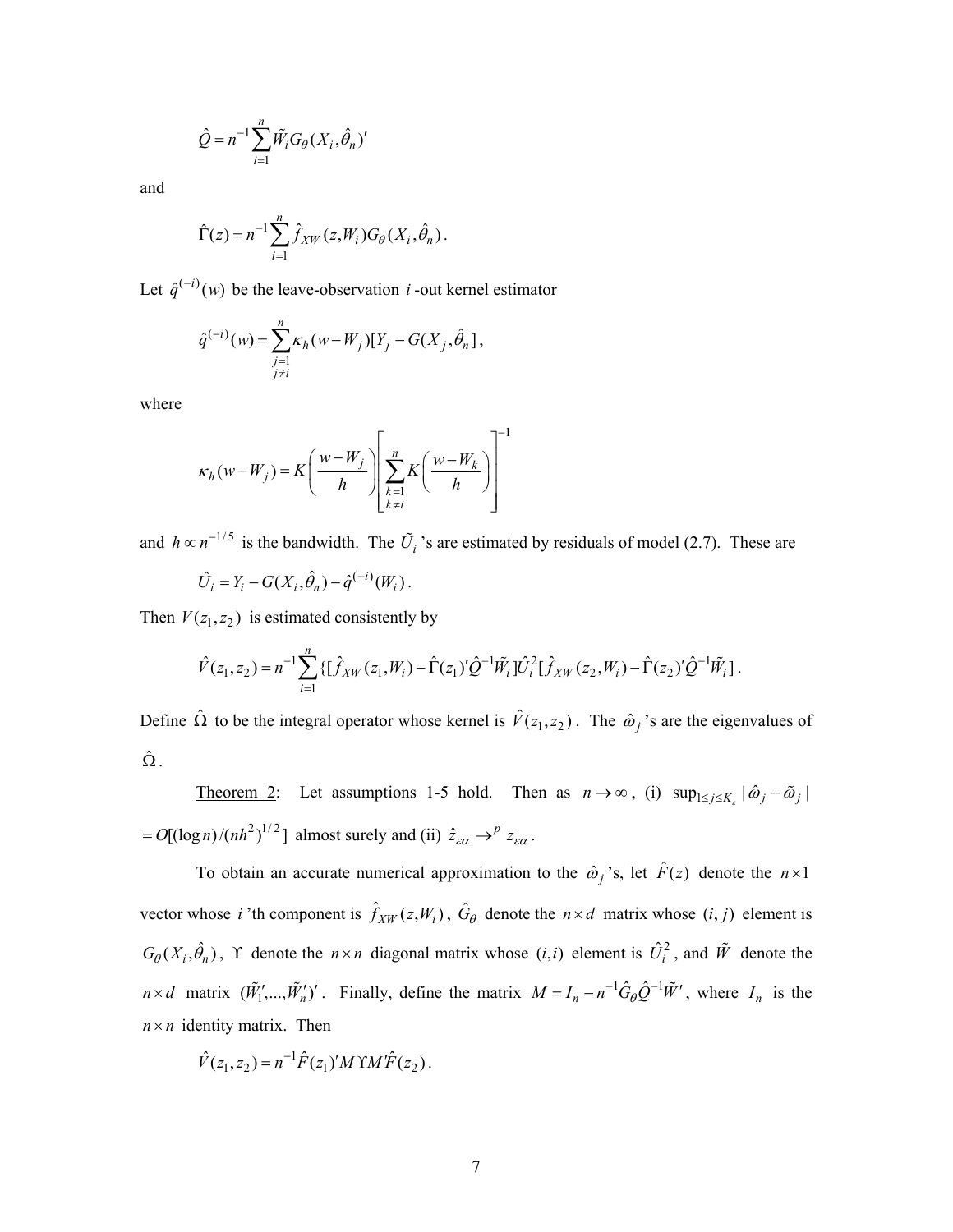The computation of the  $\hat{\omega}_j$ 's can now be reduced to finding the eigenvalues of a finitedimensional matrix. To this end, let  $\{\phi_j : j = 1, 2, ...\}$  be an orthonormal basis for  $L_2[0,1]$ . Then

$$
\hat{f}_{XW}(z,W)=\sum_{j=1}^\infty\ \sum_{k=1}^\infty\hat{d}_{jk}\phi_j(z)\phi_k(W)\,,
$$

where

$$
\hat{d}_{jk} = \int_0^1 dx \int_0^1 dw \hat{f}_{XW}(x, w) \phi_j(x) \phi_k(w).
$$

Approximate  $\hat{f}_{XW}$  by the finite sum

$$
\hat{\hat{f}}_{XW}(z,W) = \sum_{j=1}^{L} \sum_{k=1}^{L} \hat{d}_{jk} \phi_j(z) \phi_k(W)
$$

for some integer  $L < \infty$ . Since  $\hat{f}_{XW}$  is a known function, *L* can be chosen to make  $\hat{f}_{XW}$ approximate  $\hat{f}_{XW}$  with any desired accuracy. Let  $\phi(z)$  denote the  $L \times 1$  vector whose j'th component is  $\phi_j(z)$ . Let  $\Phi$  be the  $L \times n$  matrix whose  $(j,k)$  component is  $\phi_j(W_k)$ . Let *D* be the  $L \times L$  matrix  $\{d_{jk}\}\$ . Then  $\hat{V}(z_1, z_2)$  is approximated by

$$
\hat{\hat{V}}(z_1, z_2) = n^{-1} \phi(z_1)' D \Phi M \Upsilon M' \Phi' D' \phi(z_2).
$$

The eigenvalues of  $\hat{\Omega}$  are approximated by those of the  $L \times L$  matrix  $D\Phi M\Upsilon M' \Phi' D'$ .

## 2.5 *Consistency of the Test against a Fixed Alternative Model*

In this section, it is assumed that H<sub>0</sub> is false. That is, there is no  $\theta \in \Theta$  such that  $g(x) = G(x, \theta)$  for almost every *x*. Let  $\theta_0$  denote the probability limit of  $\hat{\theta}_n$ . Define  $q(x) = g(x) - G(x, \theta_0)$ . Let  $\tilde{z}_\alpha$  denote the 1- $\alpha$  quantile of the distribution of  $\tau_n$  under sampling from the pseudo-true model (2.7). Let  $\hat{z}_{\epsilon\alpha}$  denote the 1– $\alpha$  quantile of  $\hat{\tau}_n$ . The following theorem establishes consistency of the  $\tau_n$  test against a fixed alternative hypothesis.

Theorem 3: Suppose that

$$
\int_0^1 [(Tq)(z)]^2 dz > 0
$$

Let assumptions 1-5 hold. Then for any  $\alpha$  such that  $0 < \alpha < 1$ ,

$$
(2.9) \qquad \lim_{n \to \infty} P(\tau_n > \tilde{z}_\alpha) = 1
$$

and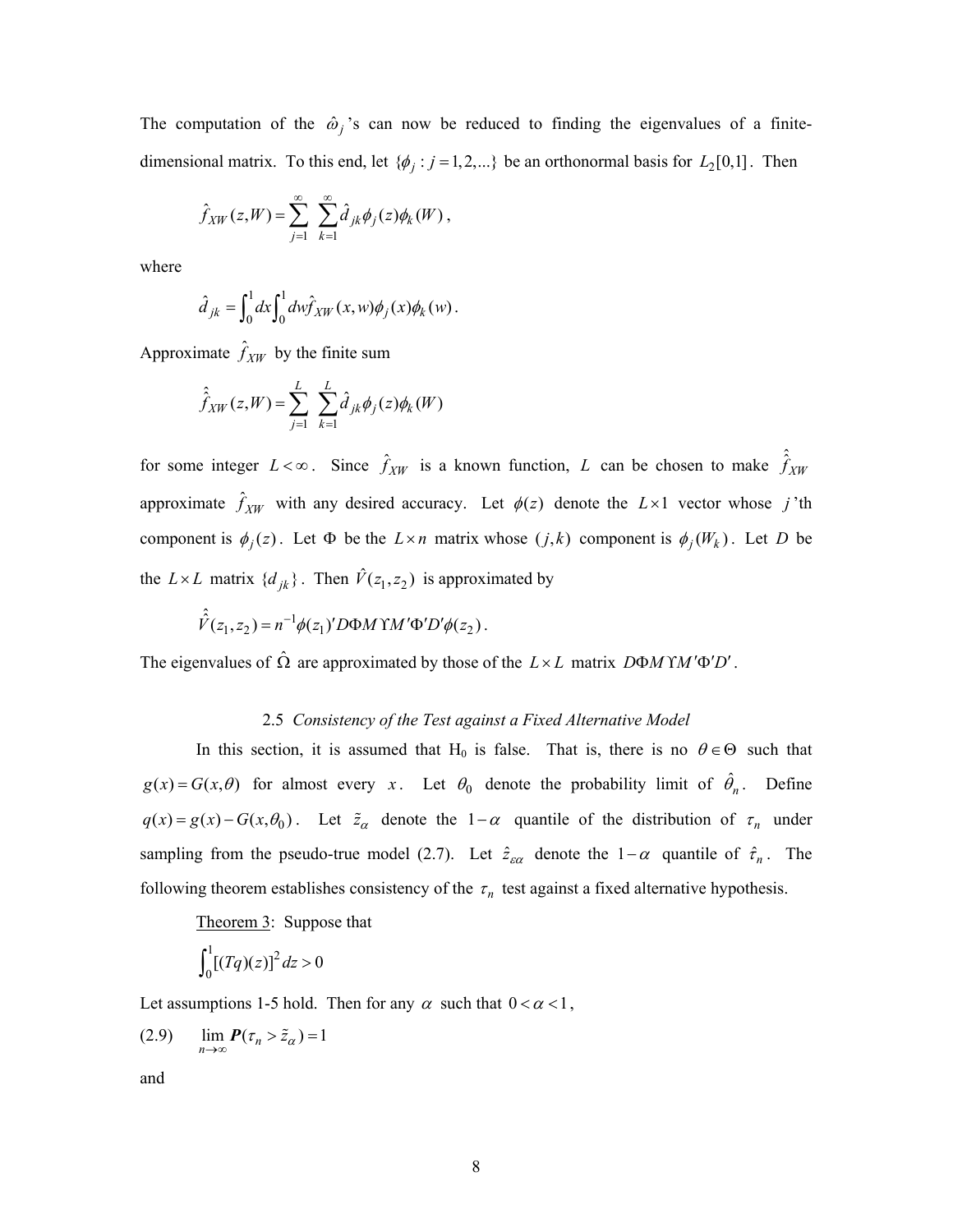(2.10)  $\lim_{n \to \infty} P(\tau_n > \hat{z}_\alpha) = 1$ .

Because *T* is nonsingular, the  $\tau_n$  test is consistent against any alternative that differs from  $G(x, \theta_0)$  on a set of x values whose Lebesgue measure exceeds zero.

### 2.6 *Asymptotic Distribution under Local Alternatives*

This section obtains the asymptotic distribution of  $\tau_n$  under the sequence of local alternative hypotheses

$$
g_n(x) = G(x, \theta_0) + n^{-1/2} \Delta(x) ,
$$

where  $\Delta$  is a bounded function on [0,1] and  $\theta_0 \in \text{int}(\Theta)$ . Under this sequence of local alternatives, the data are generated by the model

$$
(2.11) \tY = G(X, \theta_0) + n^{-1/2} \Delta(X) + U.
$$

The following additional notation is used to state the result. Let  $\{\psi_j : j = 1, 2, ...\}$  denote the orthonormal eigenvectors of  $\Omega$ . Define  $\mu(z) = (T\Delta)(z)$  and

$$
\mu_j = \int_0^1 \mu(z) \psi_j(z) dz.
$$

Let  $\{\chi^2_{1j}(\mu_j): j = 1,2,...\}$  denote independent random variables that are distributed as non-central chi-square with one degree of freedom and non-central parameters  $\{\mu_j\}$ . The following theorem states the result.

Theorem 4: Let assumptions 1-5 hold. Under the sequence of local alternatives (2.11),

$$
\tau_n \to^d \sum_{j=1}^\infty \omega_j \chi_{1j}^2(\mu_j),
$$

where the  $\omega_i$ 's are the eigenvalues of the operator  $\Omega$  defined in (2.6).

Let  $z_\alpha$  denote the 1- $\alpha$  quantile of the distribution of  $\sum_{j=1}^{\infty} \omega_j \chi^2_{1j}(\mu_j)$ . Let  $\hat{z}_{\alpha\alpha}$  denote the estimated approximate  $\alpha$ -level critical value defined in Section 2.2. Then it follows from Theorems 2 and 4 that for any  $\varepsilon > 0$  and all sufficiently large *n*,

$$
\limsup_{n\to\infty} |P(\tau_n > \hat{z}_{\varepsilon\alpha}) - P(\tau_n > z_\alpha)| \leq \varepsilon.
$$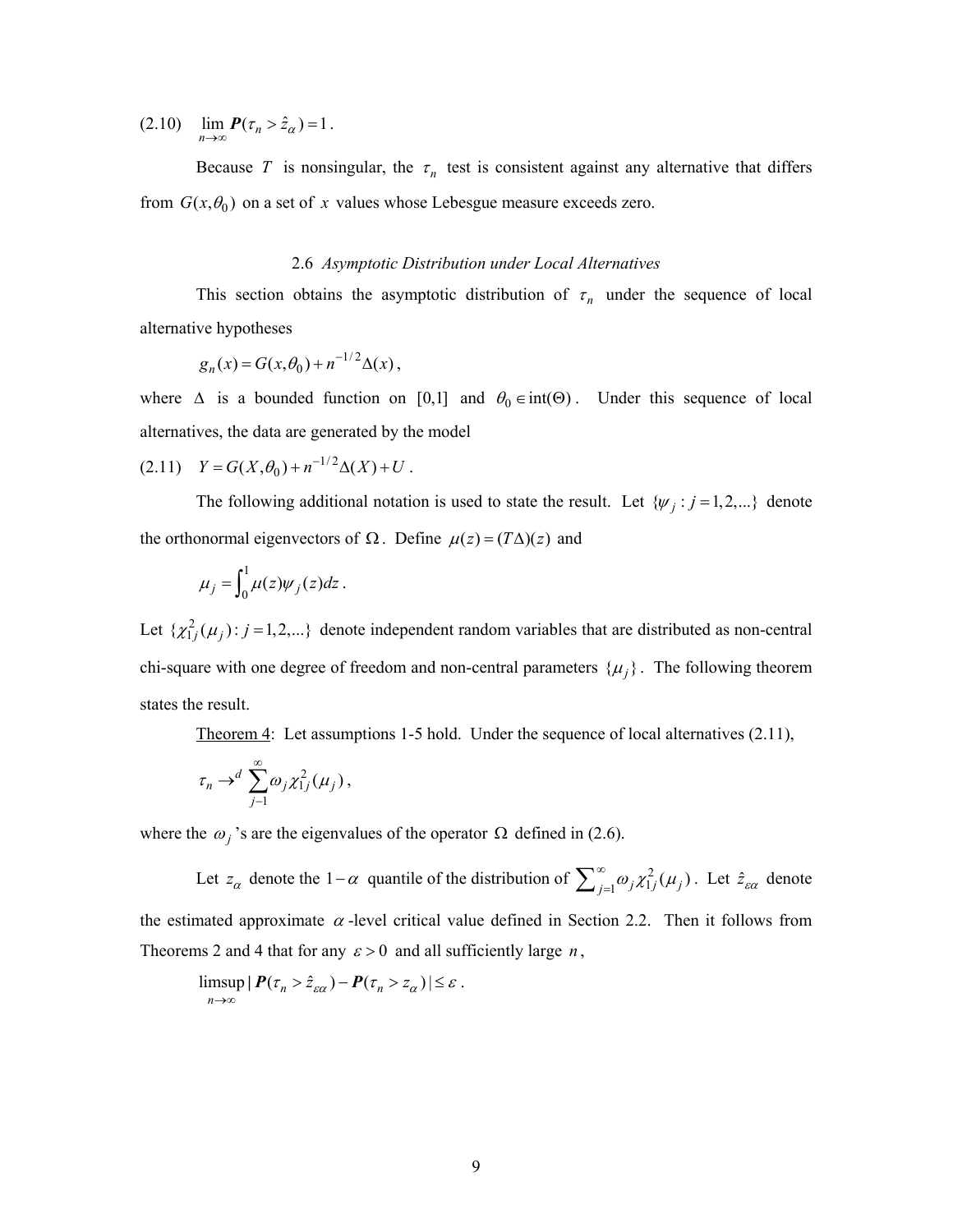#### 2.7 *Uniform Consistency*

This section shows that for any  $\varepsilon > 0$ , the  $\tau_n$  test rejects  $H_0$  with probability exceeding  $1− ε$  uniformly over a class of alternative models whose distance from the null hypothesis is  $O(n^{-1/2})$ . The following additional notation is used. Let  $\theta_g$  be the probability limit of  $\hat{\theta}_n$  under the hypothesis (not necessarily true) that  $g(x) = G(x, \theta)$  for some  $\theta \in \Theta$  and a given function *G*. Define  $q_g(x) = g(x) - G(x, \theta_g)$ . Let *h* denote the bandwidth in  $f_{XW}^{(-i)}$ . For each  $n = 1, 2, \dots$ , and *C* > 0 define  $\mathcal{F}_{nc}$  as a set of functions g such that: (i)  $|g(x)| \leq C_g$ , for all  $x \in [0,1]$  and some constant  $C_g < \infty$ ; (ii)  $\theta_g \in \Theta$ ; (iii) for each  $\varepsilon > 0$  there is a  $M_\varepsilon < \infty$  such that  $P\left[n^{1/2} \sup_{x \in [0,1], g \in \mathcal{F}_n} \left| G(x, \hat{\theta}_n) - G(x, \theta_g) \right| > M_{\varepsilon} \right] < \varepsilon$ ; (iv)  $\left\|Tq_g\right\| \geq n^{-1/2}C$ , where  $\left\| \cdot \right\|$  denotes the  $L_2$  norm; and (v)  $h^2 ||q_g|| / ||Tq_g|| = o(1)$  as  $n \to \infty$ .  $\mathcal{F}_{nc}$  is a set of functions whose distance from *H*<sub>0</sub> shrinks to zero at the rate  $n^{-1/2}$ . That is,  $\mathcal{F}_{nc}$  includes functions such that  $||q_g|| = O(n^{-1/2})$ . Condition (v) rules out alternatives that depend on *x* only through sequences of eigenvectors of *T* whose eigenvalues converge to 0 too rapidly. For example, let  $\{\lambda_j, \phi_j : j = 1, 2, ...\}$  denote the eigenvalues and eigenvectors of *T* ordered so that  $\lambda_1 \ge \lambda_2 \ge ... > 0$ . Suppose that  $G(x,\theta) = \theta \phi_1(x)$ ,  $g(x) = \phi_1(x) + \phi_n(x)$ , and  $\tilde{W} = \phi_1(W)$ . Then  $h^2 ||q_g|| / ||Tq_g|| = h^2 / \lambda_n$ . Because  $h \propto n^{-1/6}$ , condition (v) is violated if  $\lambda_n = o(n^{-1/3})$ . The practical significance of condition (v) is that the  $\tau_n$  test has relatively low power against alternatives that differ from the null hypothesis only through eigenvectors of *T* with very small eigenvalues.

The following theorem states the result of this section.

Theorem 5: Let Assumptions 1, 2, 4, and 5 hold. Then given any  $\varepsilon > 0$ , any  $\alpha$  such that  $0 < \alpha < 1$ , and any sufficiently large (but finite) C,

$$
(2.12) \quad \liminf_{n \to \infty} P(\tau_n > \tau_\alpha) \ge 1 - \varepsilon
$$

and

(2.13) 
$$
\liminf_{n\to\infty}\Pr_{\mathcal{F}_{nc}}\left(\tau_n > \hat{z}_{\varepsilon\alpha}\right) \geq 1-2\varepsilon.
$$

#### 3. MULTIVARIATE GENERALIZATION

This section generalizes the  $\tau_n$  test to a multivariate version of (1.1) and (2.1) in which some of the explanatory variables may be exogenous. The model is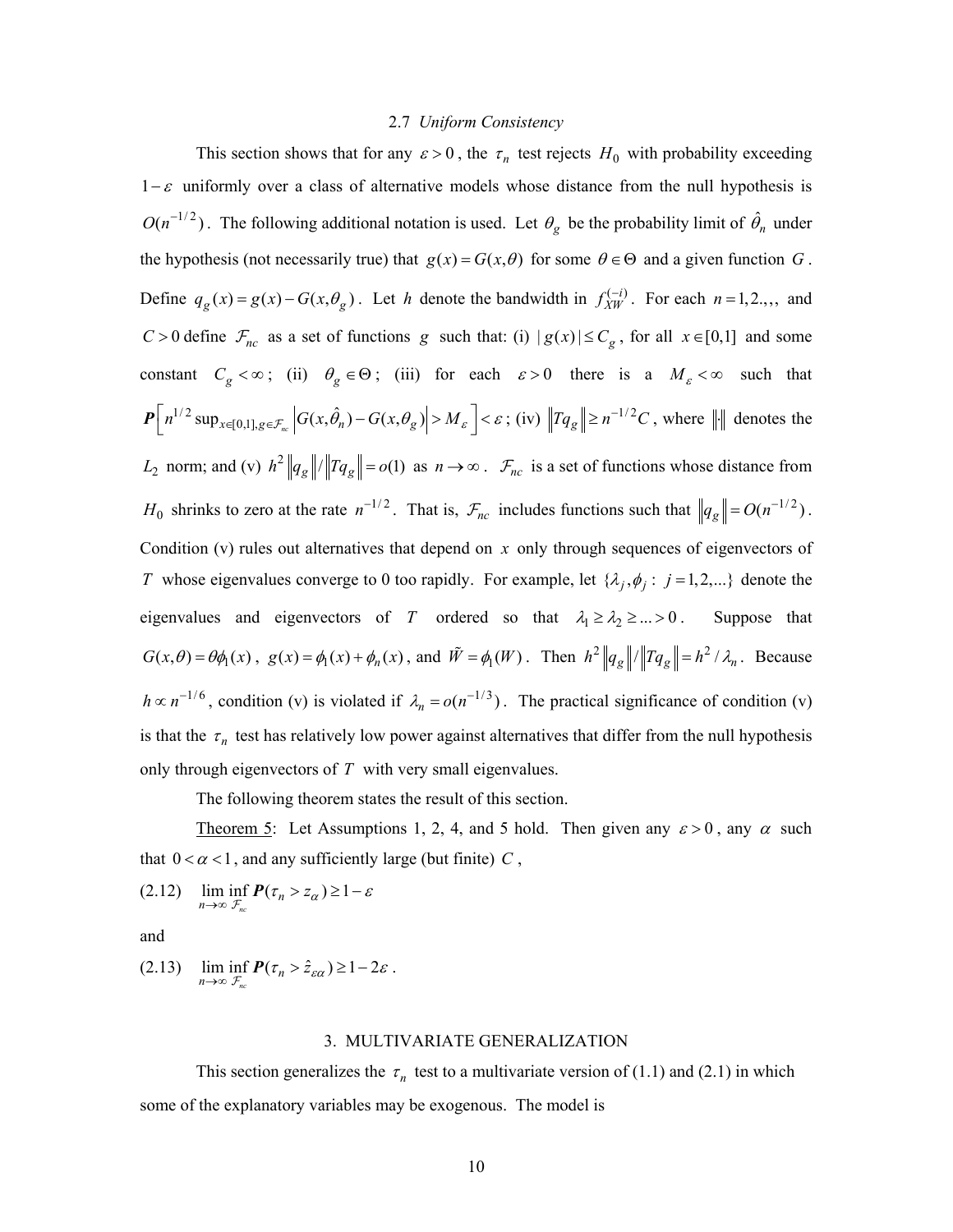$(Y = g(X, Z) + U$ ;  $E(U | Z, W) = 0$ ,

where *Y* and *U* are scalar random variables, *X* and *W* are random variables whose supports are contained in  $[0,1]^p$  ( $p \ge 1$ ), and *Z* is a random variable whose support is contained in  $[0,1]^r$  $(r \ge 0)$ . If  $r = 0$ , then Z is not a variable of the model. In (3.1), X and Z, respectively, are endogenous and exogenous explanatory variables.  $W$  is an instrument for  $X$ . The inferential problem is to test the null hypothesis,  $H_0$ , that

$$
(3.2) \qquad g(x,z) = G(x,z,\theta)
$$

for some unknown  $\theta \in \Theta$ , known function *G*, and almost every  $(x, z) \in [0,1]^{p+r}$ . The alternative hypothesis, H<sub>1</sub> is that there is no  $\theta \in \Theta$  such that (3.2) holds for almost every  $(x, z) \in [0,1]^{p+r}$ . The data,  $\{Y_i, X_i, Z_i, W_i : i = 1, ..., n\}$ , are a simple random sample of  $(Y, X, Z, W)$ .

## 3.1 *The Test Statistic*

To form the test statistic, let  $f_{XZW}$  denote the probability density function of  $(X, Z, W)$ , and let  $f_Z$  denote the probability density function of Z. Let  $\nu$  be any function in  $L_2[0,1]^{p+r}$ . For each  $z \in [0,1]^r$  define the operator  $T_z$  on  $L_2[0,1]^p$  by

$$
T_Z \nu(x,z) = \int t_z(\xi, x) \nu(\xi, z) d\xi,
$$

where for each  $(x_1, x_2) \in [0,1]^{2p}$ ,

$$
t_z(x_1, x_2) = \int f_{XZW}(x_1, z, w) f_{XZW}(x_2, z, w) dw.
$$

Assume that  $T_z$  is nonsingular for each  $z \in [0,1]^r$ . Then  $H_0$  is equivalent to

(3.3) 
$$
\tilde{S}(x, z) = T_z[g(\cdot, \cdot) - G(\cdot, \cdot, \theta)](x, z) = 0
$$

for some  $\theta \in \Theta$  and almost every  $(x, z) \in [0,1]^{p+r}$ . H<sub>1</sub> is equivalent to the statement that there is no  $\theta \in \Theta$  such that (3.3) holds almost every  $(x, z) \in [0,1]^{p+r}$ . A test statistic can be based on a sample analog of

$$
\int \tilde{S}(x,z)^2 dx dz ,
$$

but the resulting rate of testing is slower than  $n^{-1/2}$  if  $r > 0$ . A rate of  $n^{-1/2}$  can be achieved, though at the cost of uniform consistency over a smaller class of alternatives, by carrying out an additional smoothing step. To this end, let  $\ell(z_1, z_2)$  denote the kernel of a nonsingular integral operator, L, on  $L_2[0,1]^r$ . That is, the operator L defined by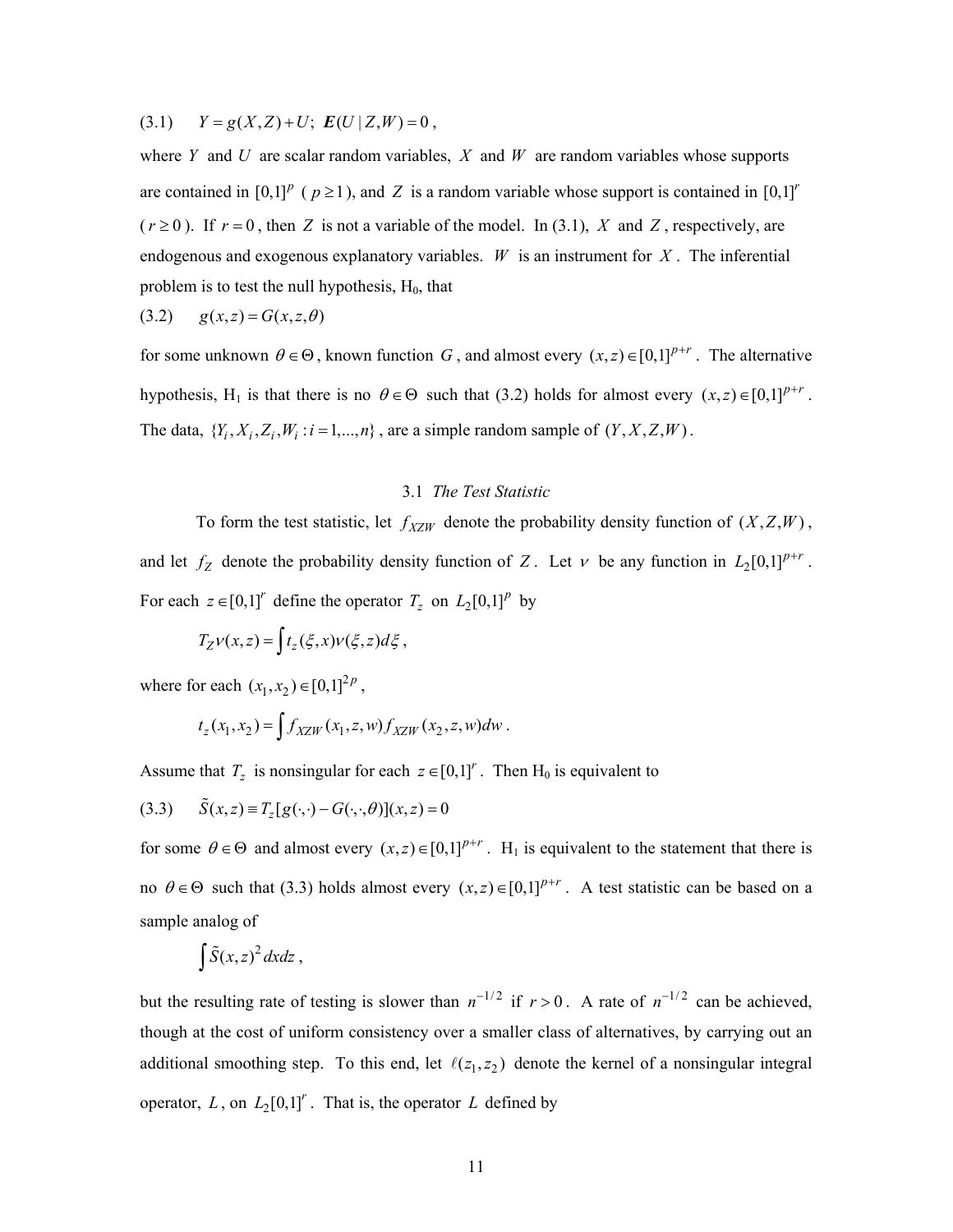$$
Lv(z) = \int \ell(\zeta, z)v(\zeta) d\zeta
$$

is nonsingular. Define the operator  $T_M$  on  $L_2[0,1]^{p+r}$  by  $T_M\nu(x,z) = LT_{z}\nu(x,z)$ . Then  $T_M$  is non-singular.  $H_0$  is equivalent to

$$
(3.4) \tSM(x, z) \equiv TM[g(\cdot, \cdot) - G(\cdot, \cdot, \theta)](x, z) = 0
$$

for some  $\theta \in \Theta$  and almost every  $(x, z) \in [0,1]^{p+r}$ . H<sub>1</sub> is equivalent to the statement that there is no  $\theta \in \Theta$  such that (3.5) holds. The test statistic is based on a sample analog of

$$
\int S_M(x,z)^2 dx dz.
$$

That is, for  $V_i = (X_i, Z_i, W_i)$  and  $\kappa$  a kernel function of a  $2p + r$ -dimensional argument, To form the analog, let  $\hat{f}_{XZW}^{(-i)}$  denote a leave-observation-*i*-out kernel estimator of  $f_{XZW}$ .

$$
\hat{f}_{XZW}^{(-i)}(v) = \frac{1}{nh^{2p+r}} \sum_{\substack{j=1 \ j \neq i}}^{n} K\left(\frac{v - V_i}{h}\right),
$$

where *h* is the bandwidth. Let  $\hat{\theta}_n$  be an estimator of  $\theta$ . The sample analog of  $S_M(x, z)$  is

$$
(3.5) \qquad S_{Mn}(x,z) = n^{-1/2} \sum_{i=1}^{n} [Y_i - G(X_i, Z_i, \hat{\theta}_n)] \hat{f}_{XZW}^{(-i)}(x, Z_i, W_i) \ell(Z_i, z) \,.
$$

The test statistic is

$$
(3.6) \qquad \tau_{Mn} = \int S_{Mn}^2(x, z) dx dz
$$

H<sub>0</sub> is rejected if  $\tau_{Mn}$  is large.

#### 3.2 *Regularity Conditions*

This section states the assumptions that are used to obtain the asymptotic properties of  $\tau_{Mn}$  under the null and alternative hypotheses. Let  $\|(x_1, z_1, w_1) - (x_2, z_2, w_2)\|$  denote the Euclidean distance between  $(x_1, z_1, w_1)$  and  $(x_2, z_2, w_2)$ .

M1. (i) The support of  $(X, Z, W)$  is contained in  $[0,1]^{2p+r}$ . (ii)  $(X, Z, W)$  has a probability density function  $f_{XZW}$  with respect to Lebesgue measure. (iii) There is a constant  $C_f < \infty$  such that  $|D_j f_{XZW}(x, z, w)| \le C_f$  for all  $(x, z, w) \in [0, 1]^{2p+r}$  and  $j = 0, 1, 2$ . (iv)  $|D_2 f_{YZW}(x_1, z_1, w_1) - D_2 f_{YZW}(x_2, z_2, w_2)| \leq C_f ||(x_1, z_1, w_1) - (x_2, z_2, w_2)||$  for any second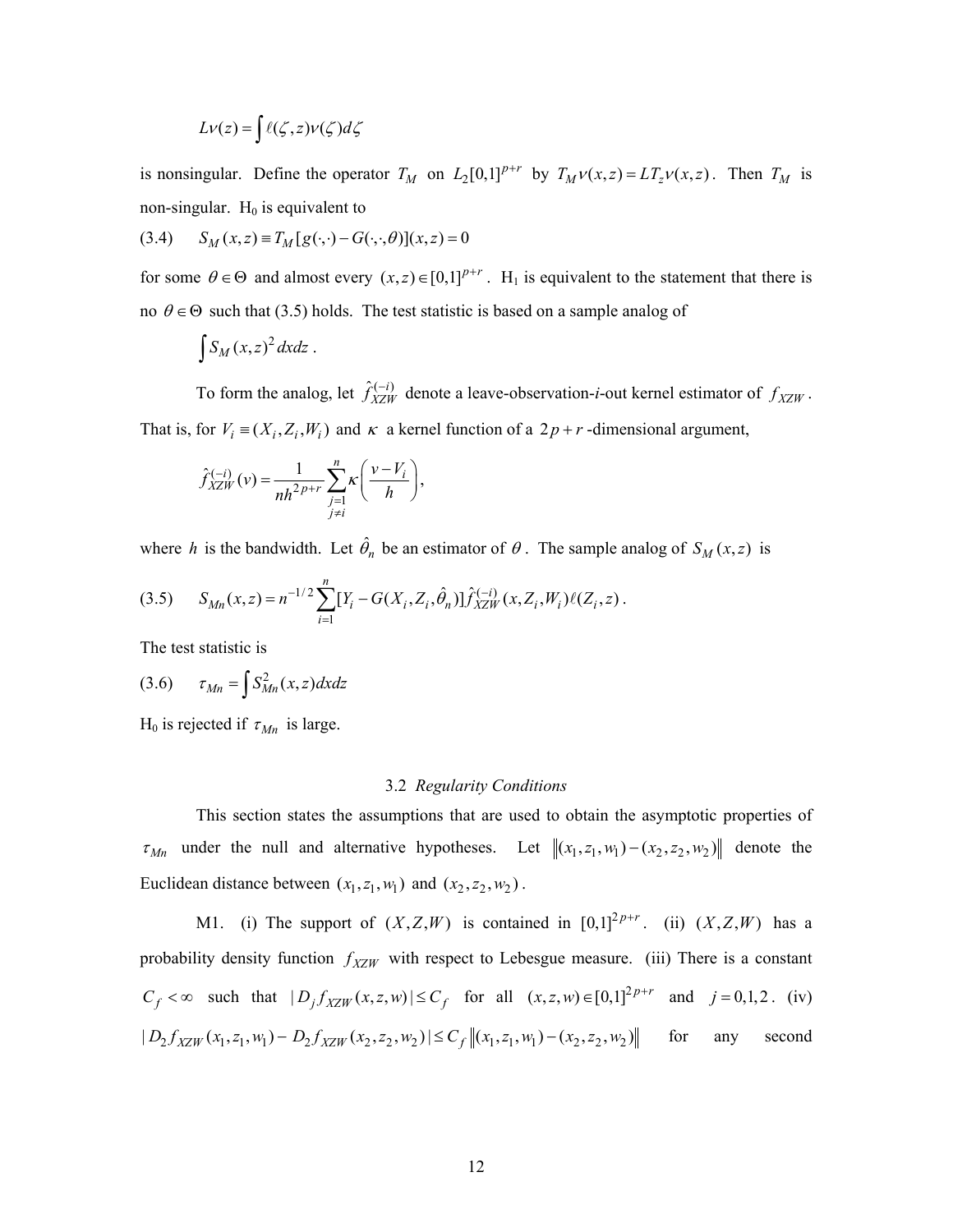derivative and any  $(x_1, z_1, w_1)$  and  $(x_2, z_2, w_2)$  in  $[0,1]^{2p+r}$ . (v) The operator  $T_z$  is nonsingular for almost every  $z \in [0,1]^r$ .

M2. (i)  $E(U | Z = z, W = w) = 0$  and  $E(U^2 | Z = z, W = w) \le C_U$  for each  $(z, w) \in [0,1]^{p+r}$ and some constant  $C_U < \infty$ . (ii)  $|g(x,z)| \leq C_g$  for some constant  $C_g < \infty$  and all  $(x, z) \in [0,1]^{p+r}$ .

*M3.* (i) As  $n \to \infty$ ,  $\theta_n \to^p \theta_0$  for some  $\theta_0 \in \Theta$ , a compact subset of  $\mathbb{R}^d$ . If  $H_0$  is true, then  $g(x, z) = G(x, z, \theta_0)$ ,  $\theta_0 \in \text{int}(\Theta)$ , and

$$
n^{-1/2}(\hat{\theta}_n - \theta_0) = n^{1/2} \sum_{i=1}^n \gamma(U_i, X_i, Z_i, W_i, \theta_0) + o_p(1)
$$

for some function  $\gamma$  taking values in  $\mathbb{R}^d$  such that  $\mathbf{E}\gamma(U, X, Z, W, \theta_0) = 0$  and  $Var[ \gamma(U, X, Z, W, \theta_0) ]$  is a finite, non-singular matrix.

*M4.* (i)  $|G(x, z, \theta)| \le C_G$  for all  $(x, z) \in [0, 1]^{p+r}$ , all  $\theta \in \Theta$ , and some constant  $C_G < \infty$ . (ii) The first and second derivatives of  $G(x, z, \theta)$  with respect to  $\theta$  are bounded by  $C_G$  uniformly  $\text{over } (x, z) \in [0, 1]^{p+r} \text{ and } \theta \in \Theta.$ 

 $c_h$  is a constant and  $0 < c_h < \infty$ . (iii) The operator L is nonsingular. *M5.* (i) The kernel function used to estimate  $f_{XZW}$  has the form  $\kappa(v) = \prod_{j=1}^{2p+r} K(v_j)$ , probability density function on [-1,1]. (ii) The bandwidth, h, satisfies  $h = c_h n^{-1/(2p+r+4)}$ , where where  $v_j$  is the *j*'th component of v and K is a symmetrical, twice continuously differentiable

### 3.2 *Asymptotic Distribution under the Null Hypothesis*

The asymptotic distributional properties of  $\tau_{Mn}$  are similar to those of  $\tau_n$ . To state the asymptotic distribution of  $\tau_{Mn}$  under H<sub>0</sub>, define  $G_{\theta}(x, z, \theta) = \partial G(x, z, \theta) / \partial \theta$ ,  $\Gamma(x, z) = E[G_{\theta}(X, Z, \theta_0) f_{XZW}(x, Z, W) \ell(Z, z)],$ 

$$
B_{Mn}(x,z) = n^{-1/2} \sum_{i=1}^{n} [U_i f_{XZW}(x, Z_i, W_i) \ell(Z_i, z) - \Gamma(x, z)' \gamma(U_i, X_i, Z_i, W_i, \theta_0)],
$$

and

$$
V_M(x_1, z_1; x_2, z_2) = E[B_{Mn}(x_1, z_1)B_{Mn}(x_2, z_2)].
$$

Define the operator  $\Omega_M$  on  $L_2[0,1]^{q+r}$  by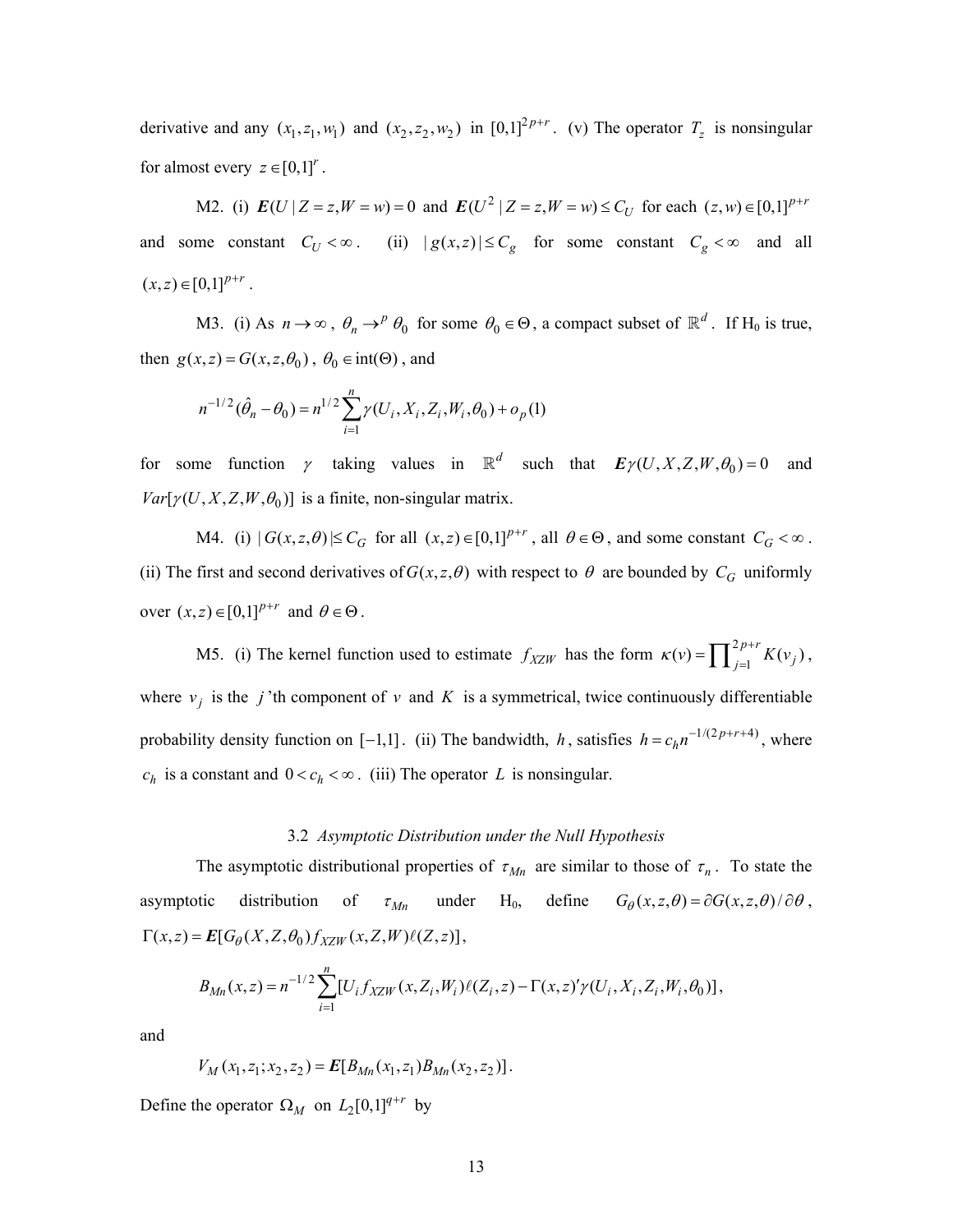$$
(3.7) \qquad (\Omega_M \nu)(x, z) = \int_0^1 V_M(x, z; \xi, \zeta) \nu(\xi, \zeta) d\xi d\zeta.
$$

Let  $\{\omega_{Mj}, \psi_{Mj} : j = 1, 2, ...\}$  denote the eigenvalues and orthonormal eigenvectors of  $\Omega_M$  sorted so that  $\omega_{M1} \ge \omega_{M2} \ge ... \ge 0$ . Let  $\{\chi^2_{1j} : j = 1, 2,...\}$  denote independent random variables that are distributed as chi-square with one degree of freedom. The asymptotic distribution of  $\tau_{Mn}$  under  $H_0$  is given by the following theorem.

Theorem 6: If  $H_0$  is true and assumptions M1-M5 hold, then

$$
\tau_{Mn} \to^d \sum_{j=1}^\infty \omega_{Mj} \chi_{1j}^2.
$$

To obtain an approximate critical value for the  $\tau_{Mn}$  test, define the pseudo-true model

$$
(3.8) \qquad \tilde{Y} = G(X, Z, \theta) + \tilde{U} ,
$$

where  $\tilde{Y} = Y - E[Y - G(X, Z, \theta_0) | Z, W]$ ,  $\tilde{U} = \tilde{Y} - G(X, Z, \theta_0)$ , and  $\theta_0$  is the probability limit of  $\hat{\theta}_n$ . Let  $\{\tilde{\omega}_{Mj} : j = 1, 2, ...\}$  be the eigenvalues of the version of  $\Omega_M$  that is obtained by replacing model (3.1) with model (3.8). It follows from Theorem 6 that under sampling from (3.8),  $\tau_{Mn}$  is asymptotically distributed as

$$
\tilde{\tau}_M \equiv \sum_{j=1}^\infty \tilde{\omega}_{Mj} \chi_{1j}^2 \; .
$$

Let  $z_{M\alpha}$  denote the 1− $\alpha$  quantile of this distribution. The method for approximating this quantile in an application is similar to the method proposed for  $\tau_n$ . Given any  $\varepsilon > 0$ , there is an integer  $K_{\varepsilon} < \infty$  such that

$$
0 < \boldsymbol{P}\left(\sum_{j=1}^{K_{\varepsilon}} \tilde{\omega}_{Mj} \chi_{1j}^2 \leq t\right) - \boldsymbol{P}(\tilde{\tau}_M \leq t) < \varepsilon
$$

uniformly over *t* . Define

$$
\tilde{\tau}_{M\varepsilon} = \sum_{j=1}^{K_{\varepsilon}} \tilde{\omega}_{Mj} \chi_{1j}^2.
$$

Let  $z_{M\epsilon\alpha}$  denote the 1−α quantile of the distribution of  $\tilde{\tau}_{M\epsilon}$ . Then using  $z_{M\epsilon\alpha}$  to approximate the asymptotic 1– $\alpha$  critical value of  $\tau_{Mn}$  creates an arbitrarily small error in the probability that a correct null hypothesis is rejected. The proposed approximate  $1-\alpha$  critical value for the  $\tau_{Mn}$ test is a consistent estimator of the 1−α quantile of the distribution of  $\tilde{\tau}_{M_{\varepsilon}}$ . Specifically, let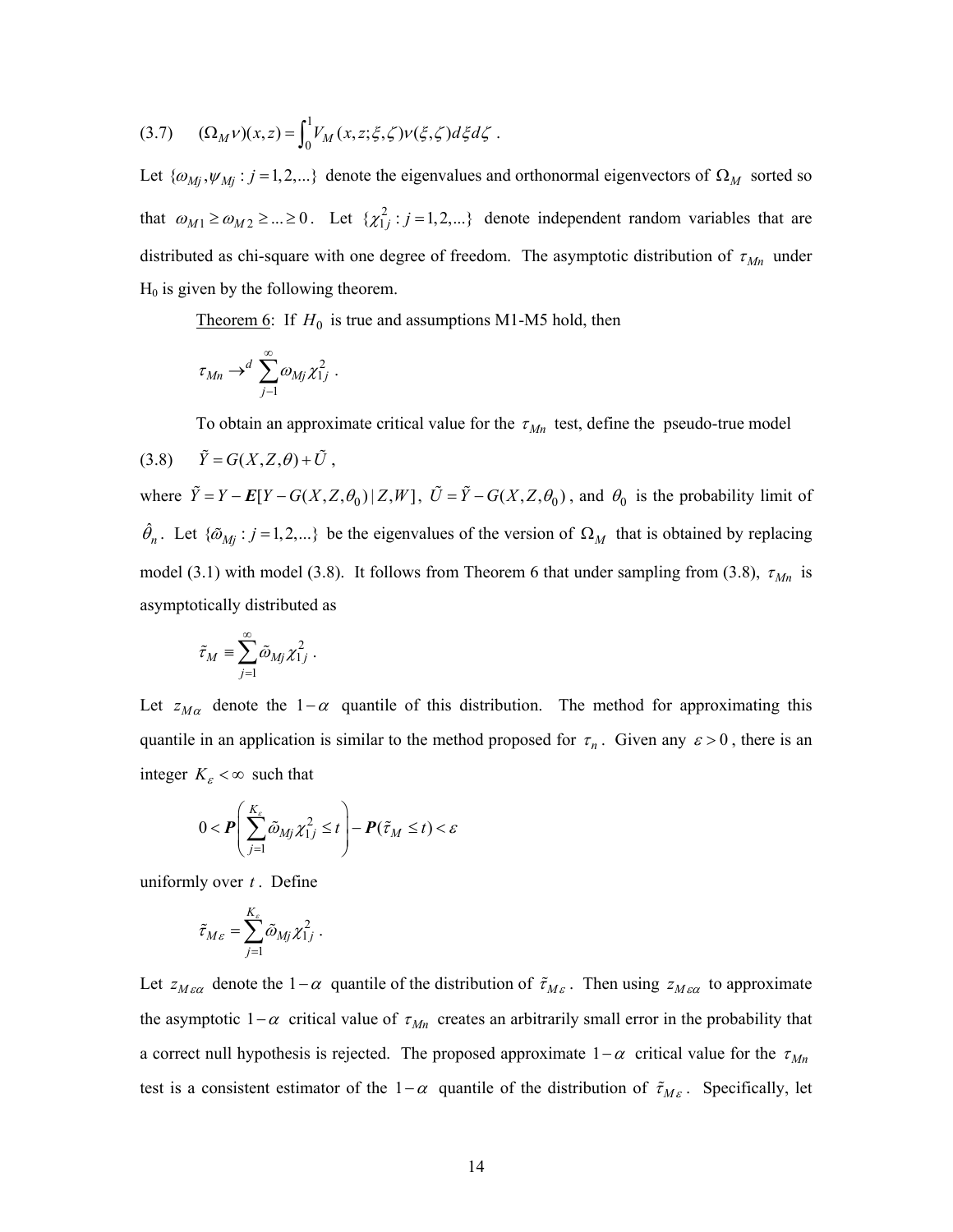$\hat{\omega}_{Mj}$  ( $j = 1, 2, ..., K_{\varepsilon}$ ) be the estimator of  $\tilde{\omega}_{Mj}$  under sampling from (3.8) that is described below. Then the approximate critical value of  $\tau_n$ ,  $\hat{z}_{M\epsilon\alpha}$ , is the 1−α quantile of the distribution of

$$
\hat{\tau}_{Mn} = \sum_{j=1}^{K_{\varepsilon}} \hat{\omega}_{Mj} \chi_{1j}^2.
$$

bivariate model (2.1). Define  $\tilde{W}_i = [H(W_i)', Z'_i']'$ , where H is a known, vector-valued function whose components are linearly independent, and  $c_{\theta} \equiv \dim H + r \ge d$ . Assume that  $\hat{\theta}_n$  is the The estimator of  $\tilde{\omega}_{Mj}$  is the multivariate generalization of the estimator  $\hat{\omega}_j$  for the GMM estimator

$$
\hat{\theta}_n = \arg\min_{\theta \in \Theta} \left\{ \sum_{i=1}^n [Y_i - G(X_i, Z_i, \theta)] \tilde{W}_i' \right\} A_n \left\{ \sum_{i=1}^n [Y_i - G(X_i, Z_i, \theta)] \tilde{W}_i \right\},\,
$$

where  $\{A_n\}$  is a sequence of possibly stochastic  $c_{\theta} \times c_{\theta}$  weight matrices converging in probability *to* a non-stochastic limit matrix *A*. Define the  $c_{\theta} \times d$  matrix  $D = \mathbf{E}[\tilde{W}G_{\theta}(X, Z, \theta_0)]$  and the  $d \times c_\theta$  matrix  $\tilde{\gamma}_M = (D'AD)^{-1}D'A$ . Then standard calculations for GMM estimators show that

$$
\gamma(U_i,X_i,Z_i,W_i,\theta_0)=\tilde{\gamma}_M\tilde{W_i}\tilde{U_i}\,.
$$

Therefore,

$$
V_M(x_1, z_1; x_2, z_2) = \mathbf{E} \left\{ n^{-1} \sum_{i=1}^n [f_{XZW}(x_1, Z_i, W_i) \ell(Z_i, z_1) - \Gamma(x_1, z_1)^\prime \tilde{\gamma}_M \tilde{W}_i] \tilde{U}_i^2 \right\}
$$

$$
\times [f_{XZW}(x_2,Z_i,W_i)\ell(Z_i,z_2) - \Gamma(x_2,z_2)'\tilde{\gamma}_M\tilde{W}_i]\big\}.
$$

To estimate  $V_M$ , define  $\hat{D} = n^{-1} \sum_{i=1}^n \tilde{W}_i G_\theta(X, Z, \hat{\theta}_n)'$ ,  $\hat{\gamma}_M = (\hat{D}' A_n \hat{D})^{-1} \hat{D}' A_n$ , and

$$
\hat{\Gamma}(x,z) = n^{-1} \sum_{i=1}^{n} G_{\theta}(X_i, Z_i, \hat{\theta}_n) \hat{f}_{XZW}(x, Z_i, W_i) \ell(Z_i, z) ,
$$

where  $\hat{f}_{XZW}$  is a kernel estimator of  $f_{XZW}$ . Also define  $\hat{U}_i = Y_i - G(X_i, Z_i, \hat{\theta}_n) - \hat{q}_M^{(-i)}(Z_i, W_i)$ , where  $\hat{q}_M^{(-i)}(z, w)$  is the leave-observation *i*-out kernel regression estimator of  $Y - G(X, Z, \hat{\theta}_n)$ on  $(Z, W)$ . Then  $V_M(x_1, z_1; x_2, z_2)$  is estimated consistently by

$$
\hat{V}_M(x_1, z_1; x_2, z_2) = \left\{ n^{-1} \sum_{i=1}^n [\hat{f}_{XZW}(x_1, Z_i, W_i) \ell(Z_i, z_1) - \hat{\Gamma}(x_1, z_1) \hat{\gamma}_M \tilde{W}_i] \hat{U}_i^2 \right\}
$$

$$
\times [\hat{f}_{XZW}(x_2, Z_i, W_i) \ell(Z_i, z_2) - \hat{\Gamma}(x_2, z_2) \hat{\gamma}_M \tilde{W}_i] \right\}.
$$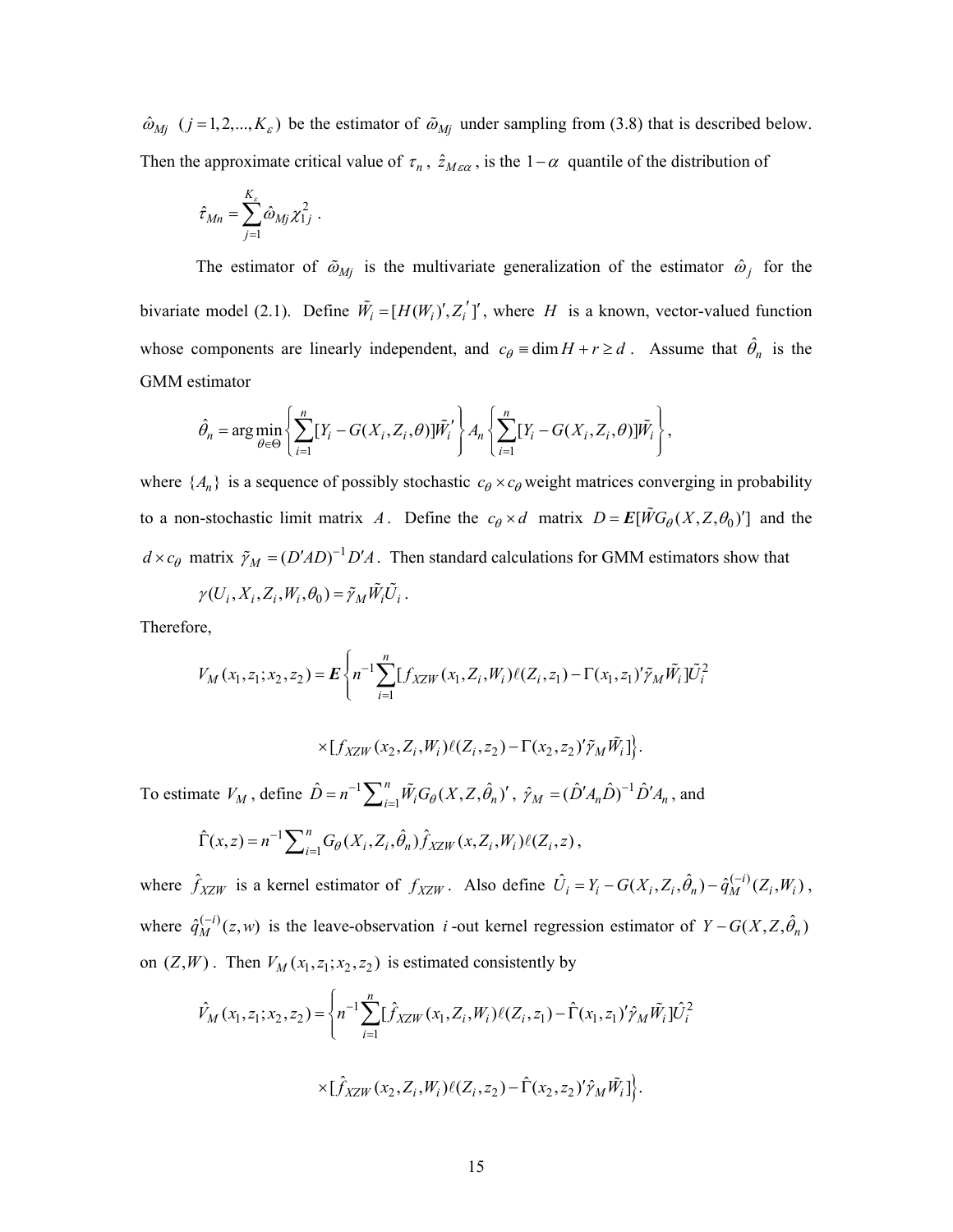Let  $\hat{\Omega}_M$  be the integral operator whose kernel is  $\hat{V}_M(x_1, z_1; x_2, z_2)$ . Then  $\hat{\omega}_{Mj}$  is the *j*'th eigenvalue of  $\hat{\Omega}_M$ . The multivariate analog of Theorem 2 is:

<u>Theorem 7</u>: Let assumptions M1-M5 hold. Then as  $n \to \infty$ , (i)  $\sup_{1 \le j \le K_c} |\hat{\omega}_{Mj} - \tilde{\omega}_{Mj}| =$  $O[(\log n)/ (nh^{2p+r})^{1/2}]$  almost surely and (ii)  $\hat{z}_{M\epsilon\alpha} \rightarrow^{p} z_{M\epsilon\alpha}$ .

#### 3.3 *Consistency against a Fixed Alternative Model*

Suppose that H<sub>0</sub> is false, meaning that there is no  $\theta \in \Theta$  such that  $g(x, z) = G(x, z, \theta)$  for almost every  $(x, z)$ . Define  $q(x, z) = g(x, z) - G(x, z, \theta_0)$ . The following theorem establishes consistency of the  $\tau_{Mn}$  test against a fixed alternative hypothesis.

Theorem 8: Let assumptions M1-M5 hold. Suppose that  $H_0$  is false and that  $\int [(T_M q)(x, z)]^2 dx dz > 0$ . Then for any  $\alpha$  such that  $0 < \alpha < 1$ ,

$$
\lim_{n\to\infty} P(\tau_{Mn} > z_{M\alpha}) = 1.
$$

and

 $\lim_{n\to\infty} P(\tau_{Mn} > \hat{z}_{M\epsilon\alpha}) = 1.$ 

Because  $T_M$  is nonsingular, the  $\tau_{Mn}$  test is consistent against any alternative that differs from  $G(x, z, \theta_0)$  on a set of  $(x, z)$  values whose Lebesgue measure exceeds zero.

## 3.4 *Asymptotic Distribution under Local Alternatives*

This section obtains the asymptotic distribution of  $\tau_{Mn}$  under the sequence of local alternative hypotheses

$$
g_n(X,Z) = G(X,Z,\theta_0) + n^{-1/2} \Delta(X,Z) ,
$$

where  $\Delta$  is a bounded function on  $[0,1]^{p+r}$ . Under this sequence of local alternatives, the data are generated by the model

 $Y = G(X, Z, \theta_0) + n^{-1/2} \Delta(X, Z) + U$ .

Define

$$
\mu_{Mj} = \int (T_M \Delta)(x, z) \psi_{Mj}(x, z) dx dz.
$$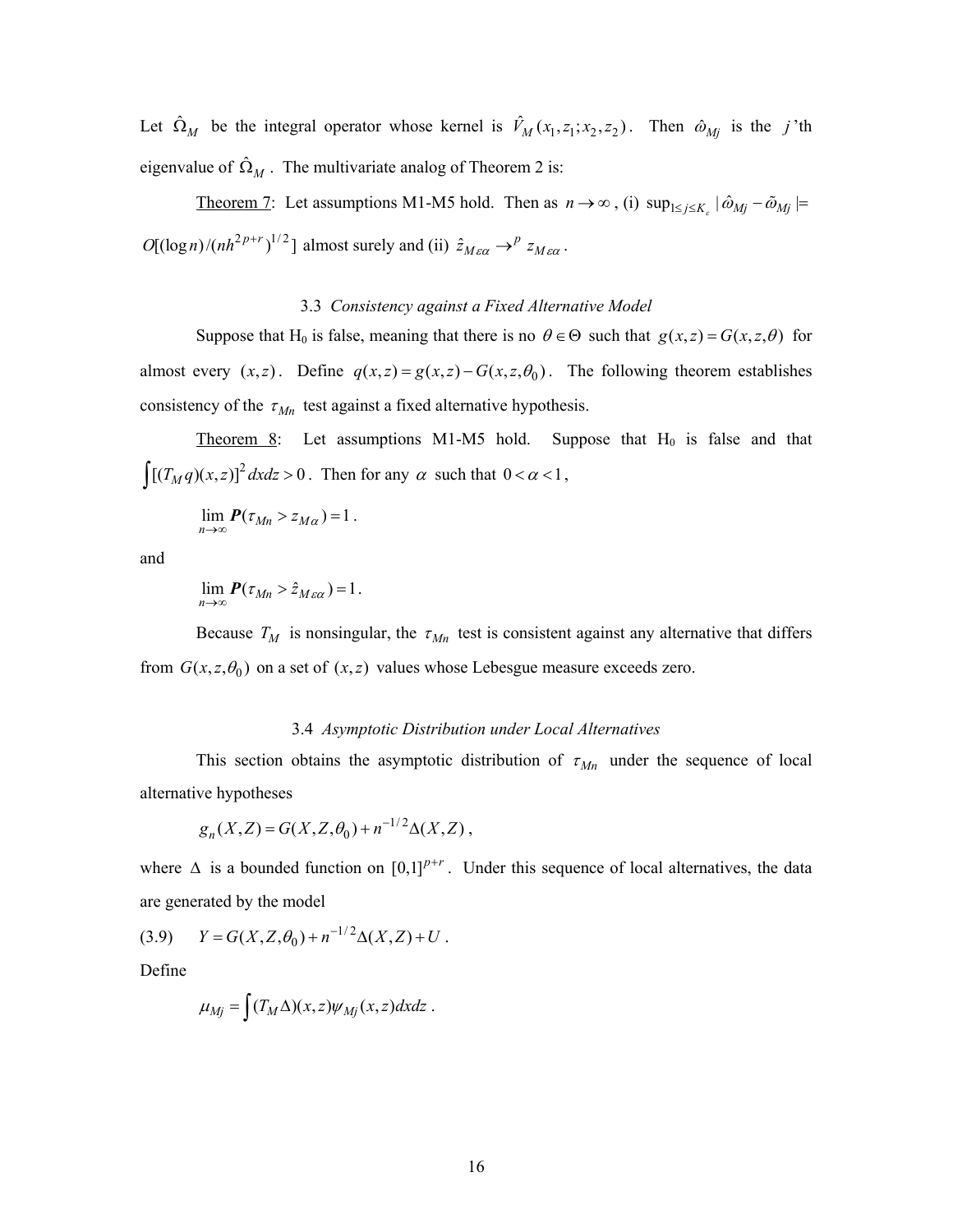Let  $\{\chi^2_{1j}(\mu_{Mj}): j = 1, 2, ...\}$  denote independent random variables that are distributed as noncentral chi-square with one degree of freedom and non-central parameters  $\{\mu_{Mj}\}\$ . The following theorem states the result.

Theorem 9: Let assumptions M1-M5 hold. Under the sequence of alternatives (3.9),

$$
\tau_{Mn} \to^d \sum_{j=1}^\infty \omega_{Mj} \chi_{1j}^2(\mu_{Mj}).
$$

Let  $z_\alpha$  denote the 1- $\alpha$  quantile of the distribution of  $\sum_{j=1}^{\infty} \omega_{Mj} \chi^2_{1j}(\mu_{Mj})$ . Let  $\hat{z}_{M \in \alpha}$ denote the estimated approximate  $\alpha$ -level critical value pf  $\tau_{Mn}$ . Then it follows from Theorems 7 and 9 that for any  $\varepsilon > 0$ ,

$$
\limsup_{n\to\infty} |P(\tau_{Mn} > \hat{z}_{M\epsilon\alpha}) - P(\tau_{Mn} > z_{M\alpha})| \leq \varepsilon.
$$

## 3.5 *Uniform Consistency*

The multivariate version of  $\mathcal{F}_{nc}$  is denoted  $\mathcal{F}_{Mnc}$ , and is defined as follows. As before, let  $\theta_g$  be the probability limit of  $\hat{\theta}_n$  under the hypothesis that  $g(x, z) = G(x, z, \theta)$  for some  $\theta \in \Theta$  and a given function *G*. Define  $q_{Mg}(x, z) = g(x, z) - G(x, z, \theta_g)$ . For each  $n = 1, 2, \dots$ , and  $C > 0$  define  $\mathcal{F}_{Mnc}$  as a set of functions *g* such that: (i)  $|g(x, z)| \leq C_g$  for all  $(x, z) \in [0,1]^{p+r}$  and some constant  $C_g < \infty$ ; (ii)  $\theta_g \in \Theta$ ; (iii) for each  $\varepsilon > 0$  there is a  $M_g < \infty$  such that  $P\left[n^{1/2} \sup_{x,z\in[0,1]^{p+r},g\in\mathcal{F}_{Mnc}}\left|G(x,z,\hat{\theta}_n)-G(x,z,\theta_g)\right|>M_{\varepsilon}\right] < \varepsilon$ ; (iv)  $\left\|T_M q_{Mg}\right\| \geq n^{-1/2}C$ ; and (v)  $h^2 ||q_{Mg}|| / ||T_M q_{Mg}|| = o(1)$  as  $n \to \infty$ . The following theorem states the multivariate uniform consistency result.

Theorem 10: Let assumptions M1, M2, M4, and M5 hold. Then given any  $\varepsilon > 0$ ,  $\alpha$ such that  $0 < \alpha < 1$ , and any sufficiently large but finite constant  $C$ ,

lim inf  $P(\tau_{Mn} > \tau_{M\alpha}) \ge 1$  $\lim_{n \to \infty} \inf_{\mathcal{F}_{Mnc}} P(\tau_{Mn} > z_{M\alpha}) \geq 1 - \varepsilon$ .

and

lim inf  $P(\tau_{Mn} > \hat{z}_{M\epsilon\alpha}) \geq 1 - 2$  $\lim_{n\to\infty} \inf_{\mathcal{F}_{Mnc}} P(\tau_{Mn} > \hat{z}_{M\epsilon\alpha}) \geq 1-2\varepsilon$ .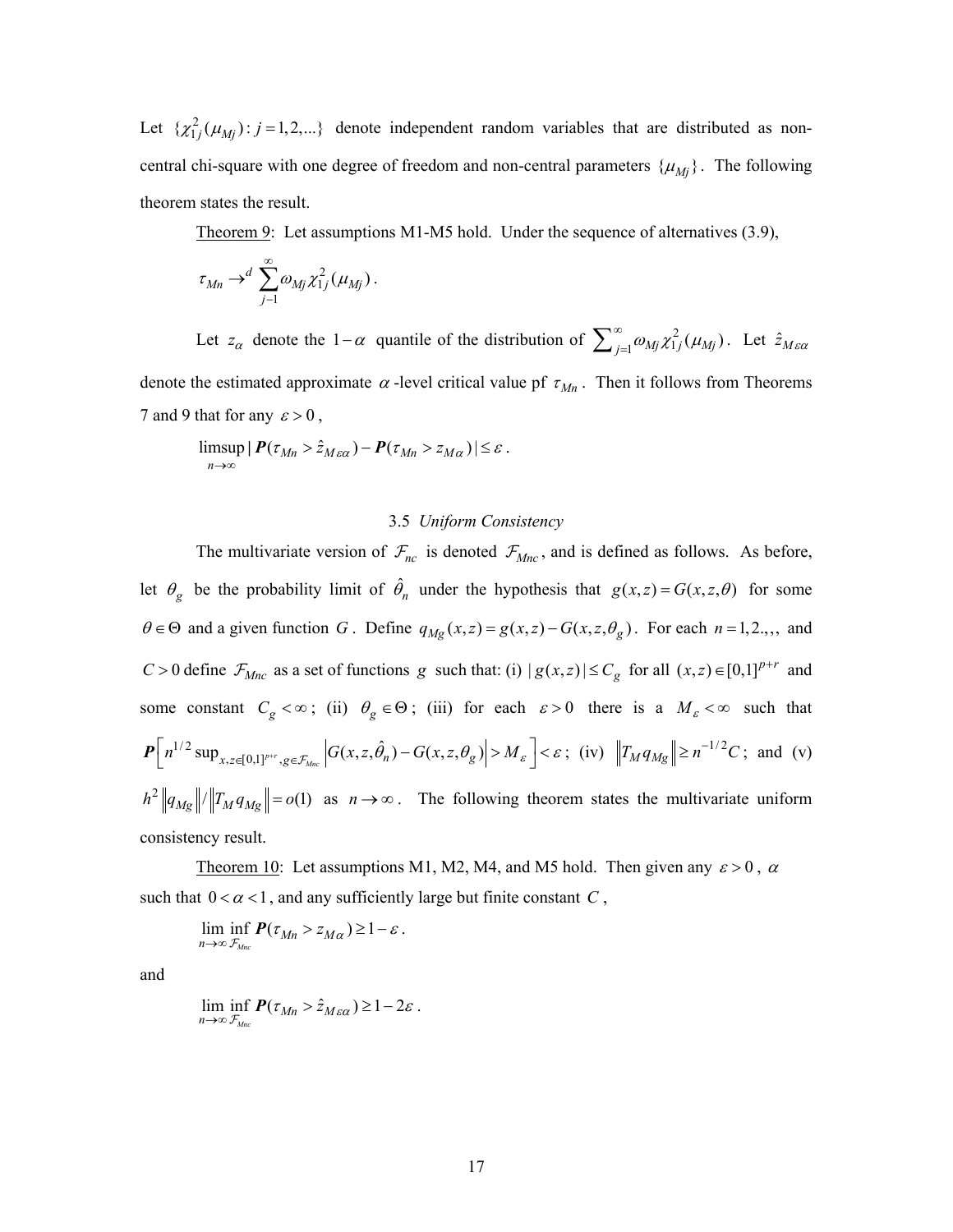#### 4. MONTE CARLO EXPERIMENTS

This section reports the results of a Monte Carlo investigation of the finite-sample performance of the  $\tau_n$  test. The experiments consist of testing the hypothesis that

$$
(4.1) \qquad g(x) = \theta_0 + \theta_1 x \, .
$$

The alternative hypotheses are that *g* is quadratic,

(4.2) 
$$
g(x) = \theta_0 + \theta_1 x + \theta_2 x^2
$$

and  $g(x)$  is cubic,

(4.3) 
$$
g(x) = \theta_0 + \theta_1 x + \theta_2 x^2 + \theta_3 x^3.
$$

To provide a basis for judging whether the power of the  $\tau_n$  test is high or low, this section also reports the results of an asymptotic *t* test of the hypothesis  $\theta_2 = 0$ . The *t* test is an example of an *ad hoc* test that might be used in applied research. In all experiments,  $\theta_0 = 0$  and  $\theta_1 = 0.5$ . In experiments where (4.2) is the correct model,  $\theta_2 = -0.5$ . In experiments where (4.3) is the correct model,  $\theta_2 = -1$  and  $\theta_3 = 1$ . Realizations of  $(X, W)$  were generated by  $X = \Phi(\xi)$ ,  $W = \Phi(\zeta)$ , where  $\Phi$  is the cumulative normal distribution function,  $\zeta \sim N(0,1)$ ,  $\zeta = \rho \zeta + (1 - \rho^2)^{1/2} \varepsilon$ ,  $\varepsilon \sim N(0,1)$ , and  $\rho$  is a constant parameter whose value varies among experiments. Realizations of *Y* were generated from  $Y = g(x) + \sigma_U U$ , where  $U = \eta \varepsilon + (1 - \eta^2)^{1/2} \nu$ ,  $v \sim N(0,1)$ ,  $\sigma_U = 0.2$ , and  $\eta$  is a constant parameter whose value varies among experiments. The instruments used to estimate  $(4.1)$ ,  $(4.2)$ , and  $(4.3)$ , respectively, are  $(1, W)$ ,  $(1, W, W^2)$ , and  $(1, W, W^2, W^3)$ . The bandwidth h used to estimate  $f_{XW}$  was selected by cross-validation. The kernel is  $K(v) = (15/16)(1 - v^2)^2 I(|v| \le 1)$ , where I is the indicator function. The asymptotic critical value was estimated by setting  $K<sub>\epsilon</sub> = 25$ . The results of the experiments are not sensitive to the choice of  $K_{\varepsilon}$ . The experiments use a sample size of  $n = 500$ and the nominal 0.05 level. There are 1000 Monte Carlo replications in each experiment.

The results of the experiments are shown in Table 1. The differences between the nominal and empirical rejection probabilities are small when  $H_0$  is true (model (4.1)). When  $H_0$  is false, the powers of the  $\tau_n$  and t tests are similar. Not surprisingly, the t test is somewhat more powerful than the  $\tau_n$  test under model (4.2). The  $\tau_n$  test is slightly more powerful under model (4.3).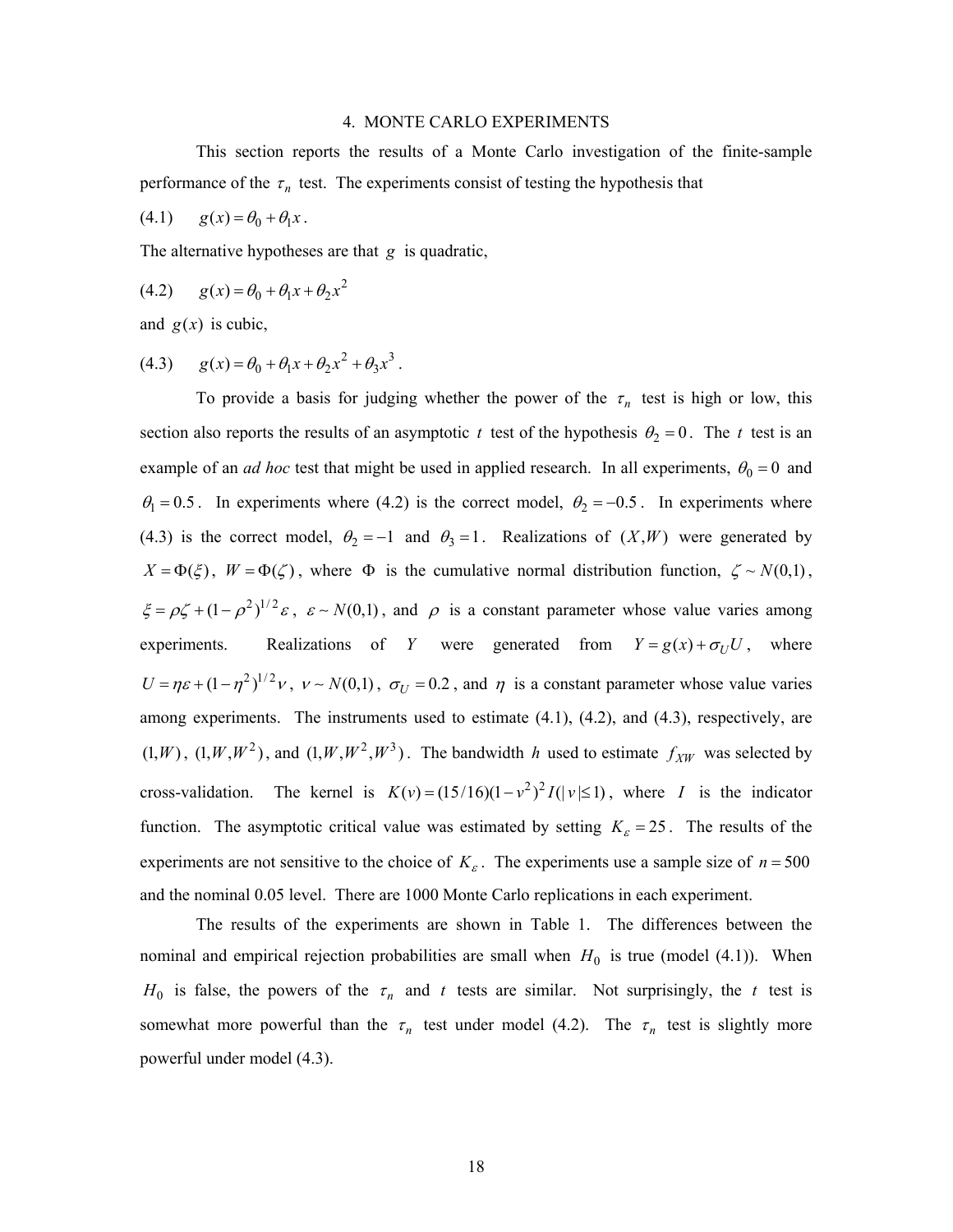#### 5. AN EMPIRICAL EXAMPLE

This section presents an empirical example in which  $\tau_n$  is used to test two hypotheses about the shape of an Engle curve. One hypothesis is that the curve is linear, and the other is that the curve is quadratic. The curve is given by  $(2.1)$ . *Y* denotes the logarithm of the expenditure share of food consumed off the premises of the establishment where it was purchased, *X* denotes the logarithm of total expenditures, and *W* denotes annual income from wages and salaries. The data consist of 785 household-level observations from the 1996 U.S. Consumer Expenditure Survey. The bandwidth for estimating  $f_{XW}$  was selected by cross-validation. The kernel is the same as the one used in the Monte Carlo experiments. As in the experiments, the critical value of  $\tau_n$  was estimated by setting  $K_{\varepsilon} = 25$ .

The  $\tau_n$  test of the hypothesis that *g* is linear (quadratic) gives  $\tau_n = 13.4$  (0.32) with a 0.05-level critical value of 3.07 (5.22). Thus, the test rejects the hypothesis that *g* is linear but not the hypothesis that *g* is quadratic. The hypotheses were also tested using the *t* test described in the section on Monte Carlo experiments. This test gives  $t = 2.60$  for the hypothesis that *g* is linear ( $\theta_2 = 0$  in (4.2)) and  $t = 0.34$  for the hypothesis that *g* is quadratic ( $\theta_3 = 0$  in (4.3)). The 0.05-level critical value is 1.96. Thus, the *t* test, like the  $\tau_n$  test, rejects the hypothesis that *g* is linear but not the hypothesis that it is quadratic.

# MATHEMATICAL APPENDIX: PROOFS OF THEOREMS

A.1 *Model* (2.1)

Define

$$
S_{n1}(z) = n^{-1/2} \sum_{i=1}^{n} U_i f_{XW}(z, W_i),
$$
  
\n
$$
S_{n2}(z) = n^{-1/2} \sum_{i=1}^{n} [g(X_i) - G(X_i, \theta_0)] f_{XW}(z, W_i),
$$
  
\n
$$
S_{n3}(z) = n^{-1/2} \sum_{i=1}^{n} [G(X_i, \theta_0) - G(X_i, \hat{\theta}_n))] f_{XW}(z, W_i),
$$
  
\n
$$
S_{n4}(z) = n^{-1/2} \sum_{i=1}^{n} U_i [\hat{f}_{XW}^{(-i)}(z, W_i) - f_{XW}(z, W_i)],
$$
  
\n
$$
S_{n5}(z) = n^{-1/2} \sum_{i=1}^{n} [g(X_i) - G(X_i, \theta_0)][\hat{f}_{XW}^{(-i)}(z, W_i) - f_{XW}(z, W_i)],
$$

and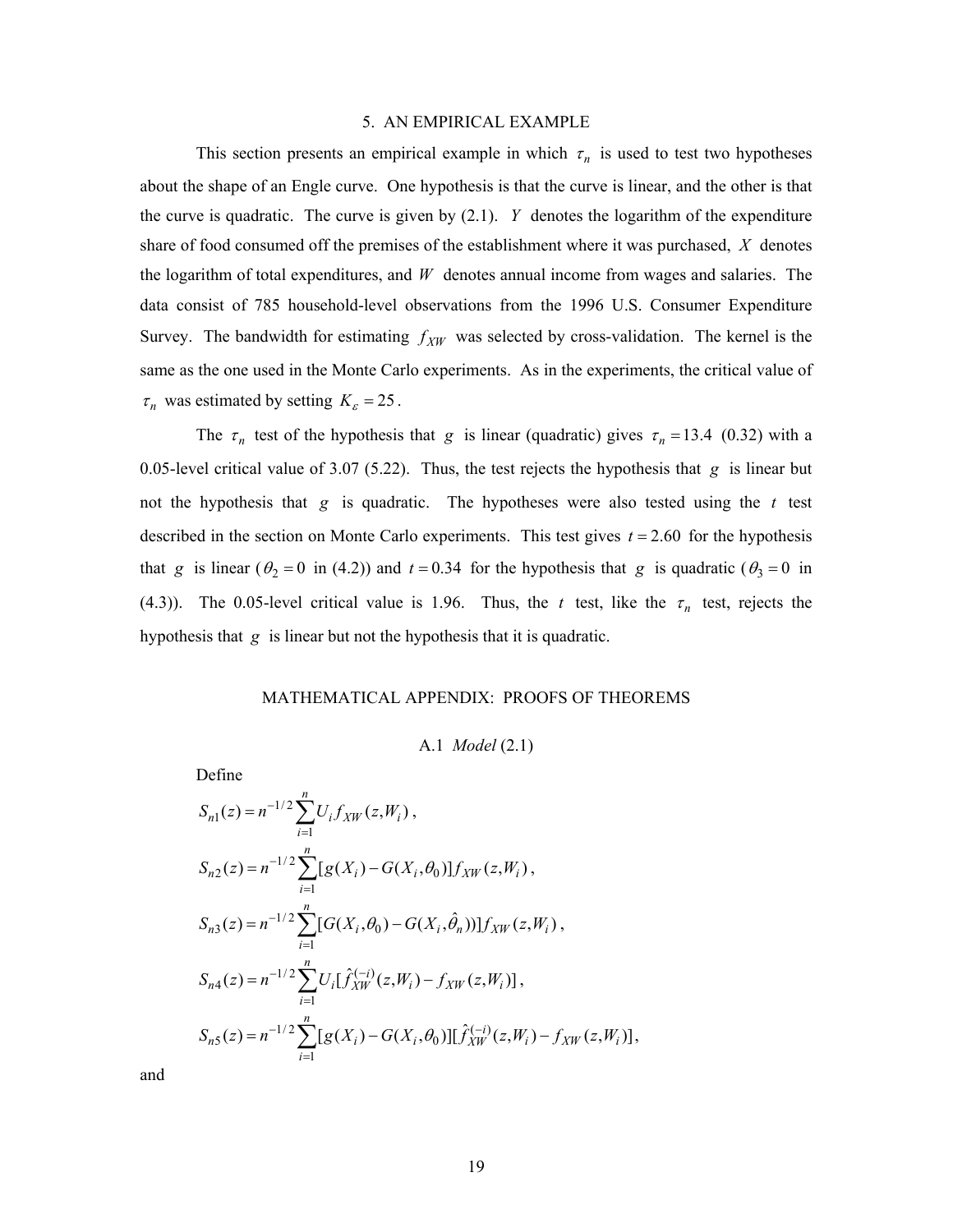$$
S_{n6}(z) = n^{-1/2} \sum_{i=1}^{n} [G(X_i, \theta_0) - G(X_i, \hat{\theta}_n))] [\hat{f}_{XW}^{(-i)}(z, W_i) - f_{XW}(z, W_i)].
$$

Then

$$
S_n(z) = \sum_{j=1}^{6} S_{nj}(z).
$$
  
Lemma 1: As  $n \to \infty$ ,  

$$
S_{n3}(z) = -\Gamma(z)' n^{1/2} (\hat{\theta}_n - \theta_0) + o_p(1)
$$

$$
=-\Gamma(z)'n^{-1/2}\sum_{i=1}^n \gamma(U_i, X_i, W_i, \theta_0) + o_p(1).
$$

uniformly over  $z \in [0,1]$ .

Proof: A Taylor series expansion gives

$$
S_{n3}(z) = -n^{-1} \sum_{i=1}^{n} G_{\theta}(X_i, \tilde{\theta}_n) f_{XW}(z, W_i) n^{1/2} (\hat{\theta}_n - \theta_0),
$$

where  $\tilde{\theta}_n$  is between  $\hat{\theta}_n$  and  $\theta_0$ . Application of Jennrich's (1969) uniform law of large numbers gives the first result of the lemma. The second result follows from the first by applying Assumption 3. Q.E.D.

Lemma 2: As  $n \to \infty$ ,  $\left| \partial \hat{f}_{XW}^{(-i)}(z,w) / \partial z - \partial f_{XW}(z,w) / \partial z \right| = o[(\log n) / (n^{1/2}h^2) + h]$  almost surely uniformly over  $(z, w) \in [0, 1]^2$ .

Proof: This is a modified version of Theorem 2.2(2) of Bosq (1996) and is proved the same way as that theorem. Q.E.D.

<u>Lemma 3</u>: As *n* → ∞,  $S_{n4}(z) = o_p(1)$  uniformly over  $z \in [0,1]$ .

**Proof:** Let  $I_1, \ldots, I_m$  be a partition of [0,1] into *m* intervals of length  $1/m$ . For each  $j=1,...,m$ , choose a point  $z_j \in I_j$ . Define  $\Delta f_{XW}^{(-i)}(x,w) = \hat{f}_{XW}^{(-i)}(x,w) - f_{XW}(x,w)$ . Then for any  $\varepsilon > 0$ ,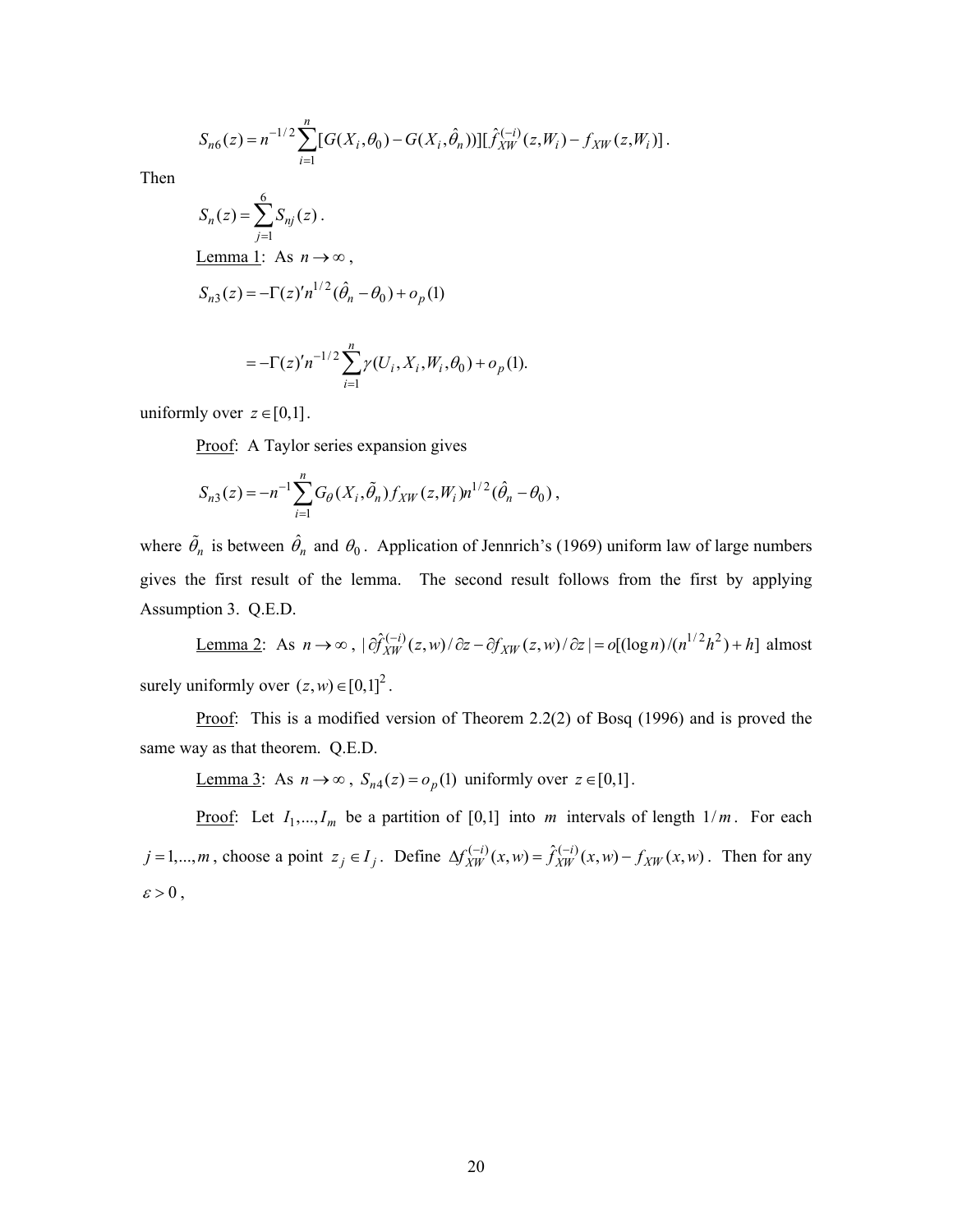$$
S_{n4}(z) = n^{-1/2} \sum_{j=1}^{m} \sum_{i=1}^{n} U_i I(z \in I_j) \Delta f_{XW}^{(-i)}(z, W_i)
$$
  

$$
= n^{-1/2} \sum_{j=1}^{m} \sum_{i=1}^{n} U_i I(z \in I_j) \Delta f_{XW}^{(-i)}(z_j, W_i)
$$
  

$$
+ n^{-1/2} \sum_{j=1}^{m} \sum_{i=1}^{n} U_i I(z \in I_j) [\Delta f_{XW}^{(-i)}(z, W_i) - \Delta f_{XW}^{(-i)}(z_j, W_i)]
$$
  

$$
\equiv S_{n41}(z) + S_{n42}(z).
$$

A Taylor series expansion gives

$$
S_{n42}(z) = n^{-1/2} \sum_{j=1}^{m} \sum_{i=1}^{n} U_i I(z \in I_j) [\partial \Delta f_{XW}^{(-i)}(\tilde{z}_j, W_i) / \partial z] (z - z_j) \,,
$$

where  $\tilde{z}_j$  is between  $z_j$  and  $\tilde{z}$ . Therefore, it follows from Lemma 2 that

$$
|S_{n42}(z)| \le n^{-1/2} m^{-1} \sum_{j=1}^{m} \sum_{i=1}^{n} |U_i| I(z \in I_j) | \partial \Delta f_{XW}^{(-i)}(\tilde{z}_j, W_i) / \partial z |
$$
  

$$
\le n^{-1/2} m^{-1} o_p [(\log n) / (n^{1/2} h^2) + h] \sum_{j=1}^{m} \sum_{i=1}^{n} |U_i| I(z \in I_j)
$$

$$
= O_p[(\log n)/(mh^2) + n^{1/2}h/m]
$$

uniformly over  $z \in [0,1]$ . In addition, for any  $\varepsilon > 0$ ,

$$
\mathbf{P}\left[\sup_{z\in[0,1]}|S_{n41}(z)|>\varepsilon\right]=\mathbf{P}\left[\max_{1\leq j\leq m}\left|n^{-1/2}\sum_{i=1}^nU_i\Delta f_{XW}^{(-i)}(z_j,W_i)\right|>\varepsilon\right]
$$

$$
\leq \sum_{j=1}^m \mathbf{P}\left[\left|n^{-1/2}\sum_{i=1}^nU_i\Delta f_{XW}^{(-i)}(z_j,W_i)\right|>\varepsilon\right].
$$

But  $E[U_i \Delta f_{XW}^{(-i)}(z_j, W_i)] = 0$ , and standard calculations for kernel estimators show that

$$
Var\left[n^{-1/2}\sum_{i=1}^{n}U_i\Delta f_{XW}^{(-i)}(z,W_i)\right] = O[(nh^2)^{-1} + h^4]
$$

for any  $z \in [0,1]$ . Therefore, it follows from Chebyshev's inequality that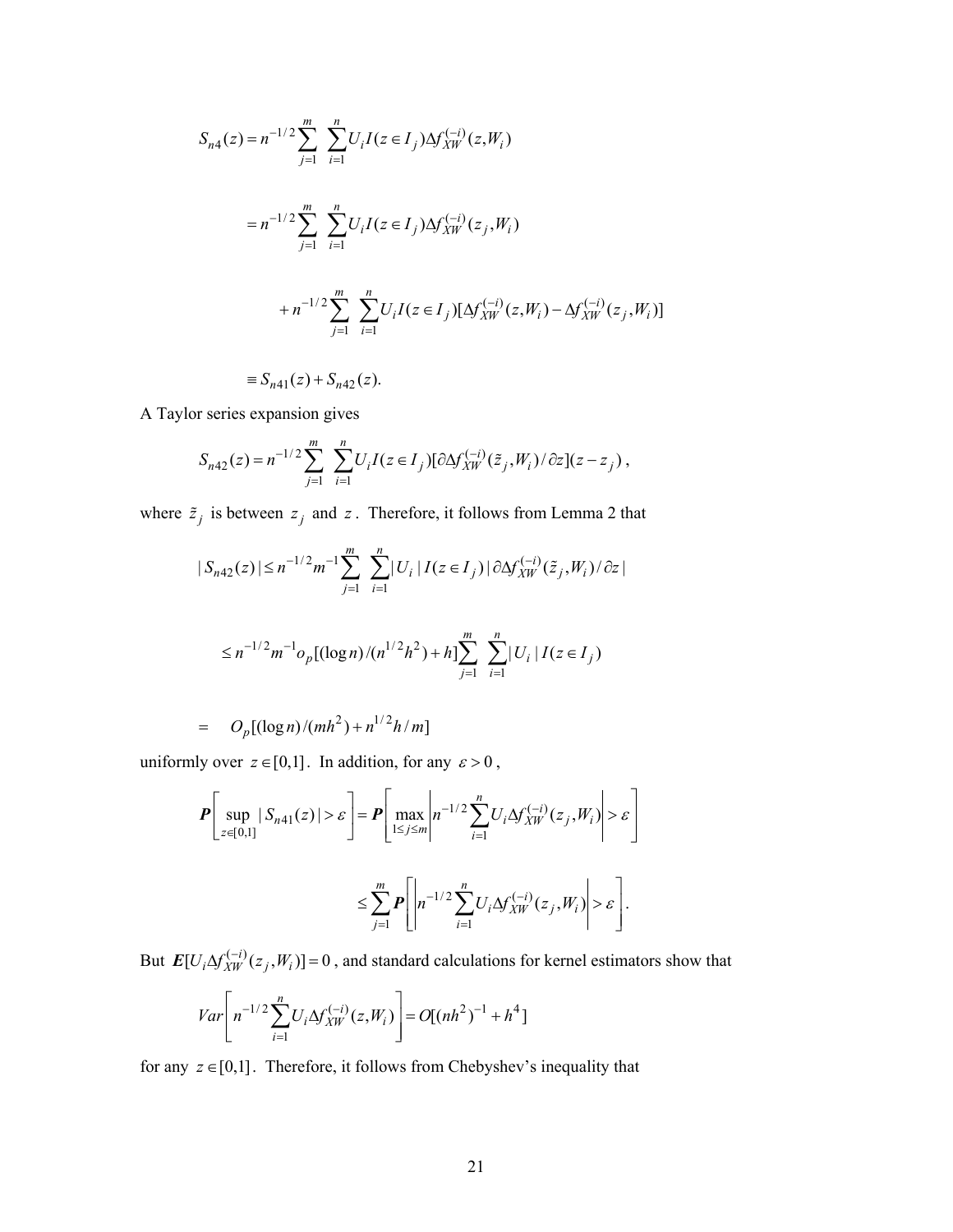$$
\sum_{j=1}^m P\left[\left|n^{-1/2}\sum_{i=1}^n U_i \Delta f_{XW}^{(-i)}(z_j, W_i)\right| > \varepsilon\right] = O[m/(nh^2\varepsilon^2) + mh^4/\varepsilon^2],
$$

which implies that

$$
\boldsymbol{P}\left[\sup_{z\in[0,1]}|S_{n41}(z)|>\varepsilon\right]=O[m/(nh^2\varepsilon^2)+mh^4/\varepsilon^2].
$$

The lemma now follows by choosing m so that  $n^{-1/2}m \to C_3$  as  $n \to \infty$ , where  $C_3$  is a constant such that  $0 < C_3 < \infty$ . Q.E.D.

<u>Lemma 4</u>: As *n* → ∞,  $S_{n6}(z) = o_p(1)$  *uniformly over*  $z \in [0,1]$ .

Proof: A Taylor series expansion gives

$$
S_{n6}(z) = n^{-1} \sum_{i=1}^{n} G_{\theta}(X_i, \tilde{\theta}_n) [\hat{f}_{XW}^{(-i)}(z, W_i) - f_{XW}(z, W_i)] n^{1/2} (\hat{\theta}_n - \theta_0),
$$

where  $\tilde{\theta}_n$  is between  $\hat{\theta}_n$  and  $\theta_0$ . The result follows from boundedness of  $G_\theta$ ,  $n^{1/2}(\hat{\theta}_n - \theta_0) = O_p(1)$ , and  $[\hat{f}_{XW}^{(-i)}(z, W_i) - f_{XW}(z, W_i)] = O[h^2 + (\log n)/(nh^2)^{1/2}]$  almost surely uniformly over  $z \in [0,1]$ . Q.E.D.

<u>Lemma 5</u>: Under *H*<sub>0</sub>, *S<sub>n</sub>*(*z*) = *B<sub>n</sub>*(*z*) + *o<sub>p</sub>*(1) uniformly over *z* ∈[0,1].

Proof: Under  $H_0$ ,  $S_{n2}(z) = S_{n5}(z) = 0$  for all z. Now apply Lemmas 1, 2, and 4. Q.E.D.

# Proof of Theorem 1:

Under  $H_0$ ,  $S_n(z) = B_n(z) + o_p(1)$  uniformly over  $z \in [0,1]$  by Lemma 5. Under assumptions 1-4,  $\Omega$  is a completely continuous operator, so its eigenvectors form a complete, orthonormal basis for  $L_2[0,1]$ . Therefore,  $B_n(z)$  has the Fourier representation

$$
B_n(z) = \sum_{j=1}^{\infty} b_j \psi_j(z) ,
$$

where

$$
b_j = \int_0^1 B_n(z) \psi_j(z) dz.
$$

It follows that  $\tau_n = \sum_{j=1}^{\infty} b_j^2 + o_p(1)$ . Therefore, it suffices to find the asymptotic distribution of  $v_n \equiv \sum_{j=1}^{\infty} b_j^2$ .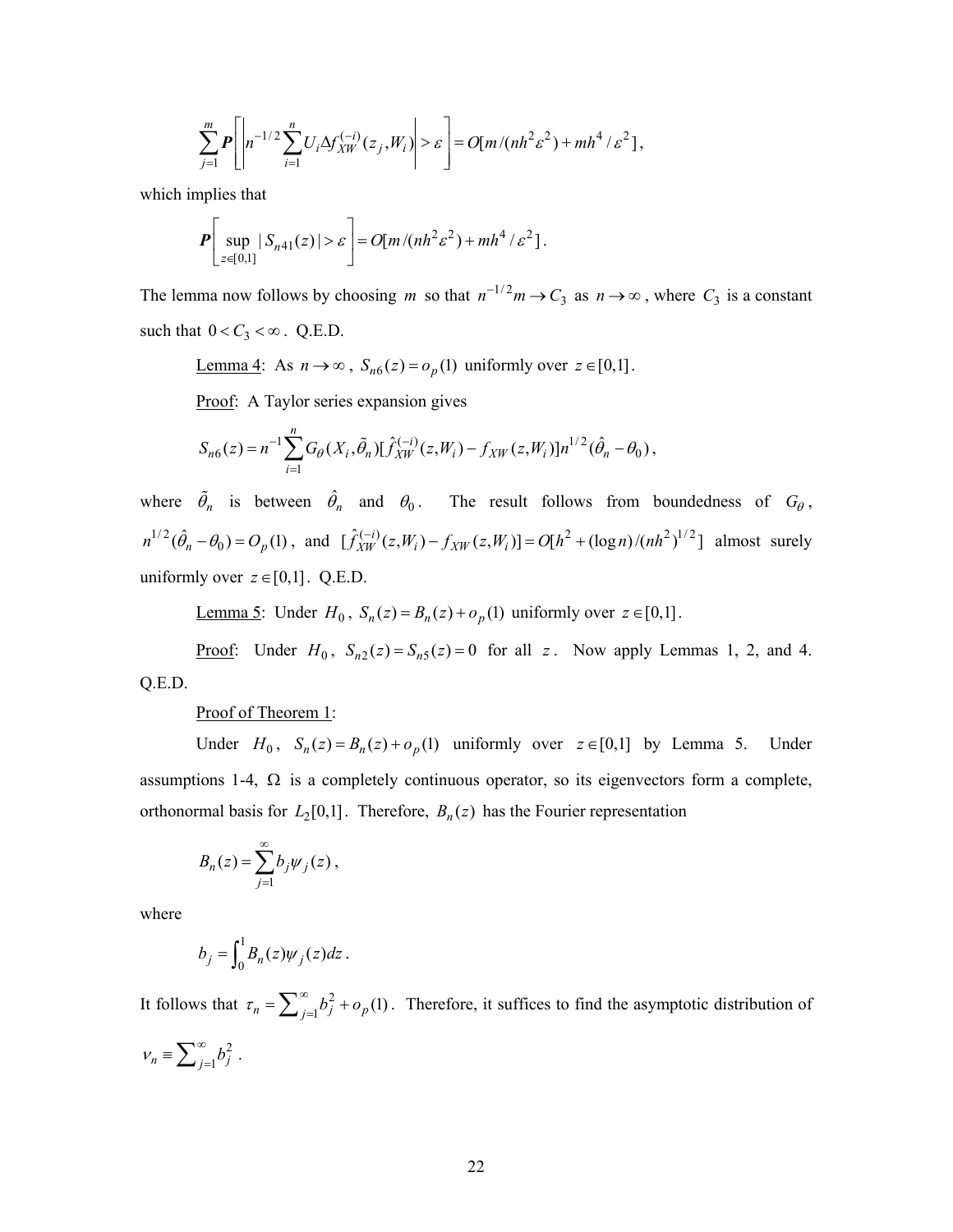To do this, observe that  $E(b_j^2) = \omega_j$  and  $Ev_n \leq C_v$  for some  $C_v < \infty$ . Therefore, for any  $\varepsilon > 0$  and  $t \in (-\infty, \infty)$ , there is a  $K_{\varepsilon} < \infty$  such that  $|t| \sum_{j=K_{\varepsilon}+1}^{\infty} \omega_j < \varepsilon$ . Define  $v_{nK} \equiv \sum_{j=1}^{K_{\varepsilon}} b_j^2$ . For each *j* and *k*,  $\mathbf{E}b_j = 0$ , and 1 *K*  $v_{nK} \equiv \sum_{j=1}^{K_{\varepsilon}} b_j^2$ 

$$
Eb_j b_k = E \int_0^1 dz_1 \int_0^1 dz_2 B_n(z_1) B_n(z_2) \psi_j(z_1) \psi_k(z_2)
$$
  
= 
$$
\int_0^1 dz_1 \int_0^1 dz_2 V(z_1, z_2) \psi_j(z_1) \psi_k(z_2)
$$
  
= 
$$
\int_0^1 \psi_j(z_1) (\Omega \psi_k)(z_1) dz_1
$$
  
= 
$$
\omega_j \delta_{jk},
$$

where  $\delta_{jk} = 1$  if  $j = k$  and 0 otherwise. It follows from the Lindeberg-Levy theorem that the  $b_j$ 's are asymptotically independent  $N(0, \omega_j)$  variates, and the random variables  $b_j^2/\omega_j$  $(\omega_j \neq 0)$  are independently chi-square distributed with one degree of freedom. Consequently,

$$
v_{nK} \rightarrow^d \sum_{j=1}^{K_{\varepsilon}} \omega_j^2 \chi_{1j}^2 \equiv \eta_K \, .
$$

Moreover,

 $(A1)$   $|E[exp(t t v_{nK}) - exp(t t \eta_K)]| < \varepsilon$ 

for all sufficiently large *n*, where  $i = \sqrt{-1}$ .

Next, use the inequality  $|e^{it} - 1| \leq |t|$  to obtain

 $(A2)$   $|E[\exp(t t v_n) - \exp(t t v_{nK})| \leq |t| E |v_n - v_{nK}|$ 

$$
= |t| \sum_{j=K_{\varepsilon}+1}^{\infty} \omega_j
$$

$$
<\varepsilon.
$$

Define  $\eta = \sum_{j=1}^{\infty} \omega_j \chi_{1j}^2$ . Then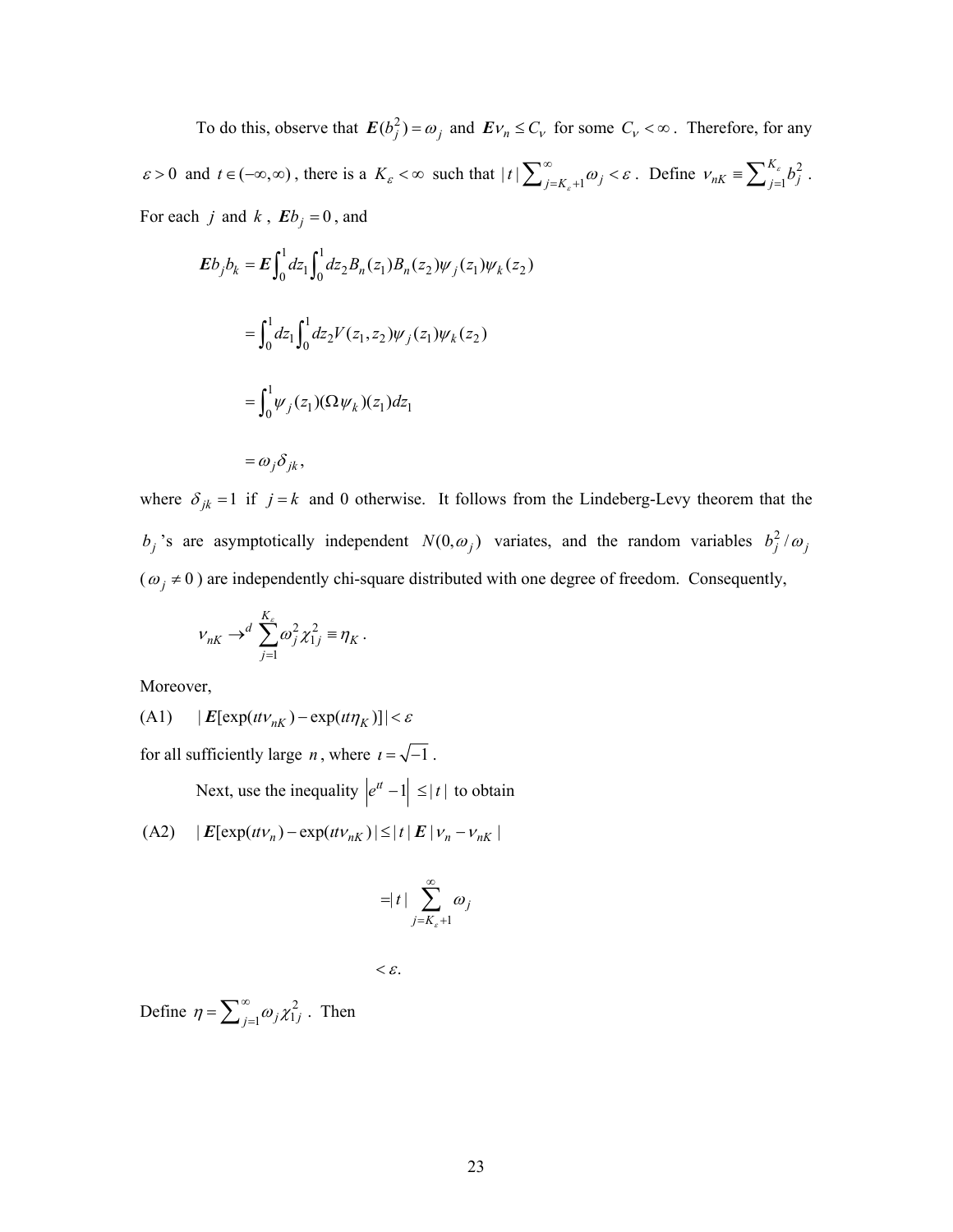(A3)  $\left| E[\exp (it\eta ) - \exp (it\eta_K)] \leq |t| E |\eta - \eta_K| \right|$ 

$$
= |t| \mathbf{E} \sum_{j=K_{\varepsilon}+1}^{\infty} \omega_j \chi_{1j}^2
$$

 $\langle \varepsilon$ .

Now combine (A1)-(A3) to obtain  $|E[\exp(t\nu_n) - \exp(t\nu_n)]| < \varepsilon$ . Thus, the characteristic functions of  $v_n$  and  $\eta$  can be made arbitrarily close by making *n* sufficiently large, which proves the theorem. Q.E.D.

Proof of Theorem 2:  $|\hat{\omega}_j - \tilde{\omega}_j| = O(||\hat{\Omega} - \tilde{\Omega}||)$  by Theorem 5.1a of Bhatia, Davis, and McIntosh (1983). Moreover, standard calculations for kernel density estimators show that  $\hat{\Omega} - \tilde{\Omega}$  =  $O[(\log n)/(nh^2)^{1/2}]$ . Part (i) of the theorem follows by combining these two results. Part (ii) is an immediate consequence of part (i) and Theorem 1. Q.E.D.

<u>Proof of Theorem 3</u>: Let  $\tilde{z}_\alpha$  denote the 1− $\alpha$  quantile of the distribution of  $\sum_{j=1}^{\infty} \tilde{\omega}_j \chi^2_{1j}$ . It suffices to show that when  $H_1$  holds, then under sampling from  $Y = g(X) + U$ ,

$$
\lim_{n\to\infty} P(\tau_n > \tilde{z}_\alpha) = 1.
$$

This will be done by proving that

$$
\lim_{n \to \infty} n^{-1} \tau_n = \int_0^1 [(Tq)(z)]^2 dz > 0.
$$

To do this, observe that by Jennrich's (1969) uniform law of large numbers,

 $n^{-1/2} S_{n2}(z) = (Tq)(z) + o_p(1)$  uniformly over  $z \in [0,1]$ . Moreover,  $S_{n5}(z) = o(h^{-1} \log n) =$  $o(n^{1/6} \log n)$  a.s. uniformly over  $z \in [0,1]$  because  $\hat{f}_{XW}^{(-i)}(z,w) - f_{XW}(z,w) = o[(\log n)/(nh^2)^{1/2}]$ a.s. uniformly over  $z \in [0,1]$ . Combining these results with Lemma 5 yields −

$$
n^{-1/2}S_n(z) = n^{-1/2}B_n(z) + (Tq)(z) + o_p(1).
$$

 $n^{-1/2}S_n(z) \to^p (Tq)(z)$ , so  $n^{-1}\tau_n \to^p \int_0^1 [(Tq)(z)]^2 dz$ . Q.E.D. A further application of Jennrich's (1969) uniform law of large numbers shows that  $\sigma^{-1}\tau_n \to^p \int_0^1 [(Tq)(z)]$ 

Proof of Theorem 4: Arguments like those leading to lemma 5 show that

$$
S_n(z) = B_n(z) + S_{n2}(z) + S_{n5}(z) + o_p(1)
$$

uniformly over  $z \in [0,1]$ . Moreover,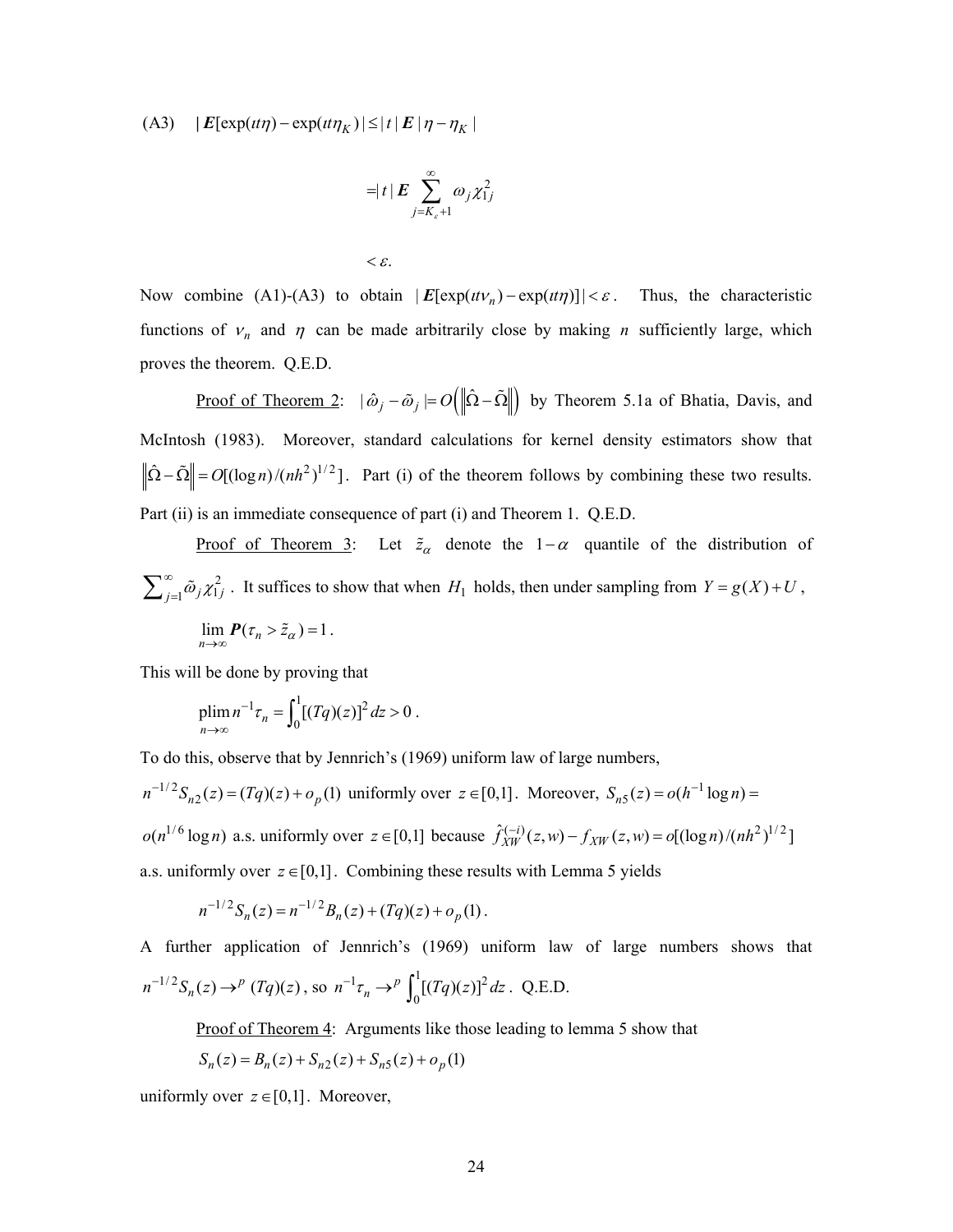$$
S_{n5}(z) = n^{-1} \sum_{i=1}^{n} \Delta(X_i) [\hat{f}_{XW}^{(-i)}(z, W_i) - f_{XW}(z, W_i)]
$$

$$
=O[(\log n)/(nh^2)^{1/2}]
$$

almost surely uniformly over *z* . In addition

$$
S_{n2}(z) = n^{-1} \sum_{i=1}^{n} \Delta(X_i) f_{XW}(z, W_i)
$$

$$
= \mu(z) + o(1)
$$

almost surely uniformly over *z*. Therefore,  $S_n(z) = B_n(z) + \mu(z) + o_p(1)$  uniformly over *z*. But

$$
B_n(z) + \mu(z) = \sum_{j=1}^{\infty} \tilde{b}_j \psi_j(z) ,
$$

where  $\tilde{b}_j = b_j + \mu_j$  and  $b_j$  is defined as in the proof of Theorem 1. Moreover, the  $b_j$ 's are asymptotically distributed as independent  $N(\mu_j, \omega_j)$  variates. Now proceed as in the proof of Theorem 1. Q.E.D.

<u>Proof of Theorem 5</u>: Define  $D_n(z) = S_{n3}(z) + S_{n6}(z) + E[S_{n2}(z) + S_{n5}(z)]$  and  $\tilde{S}_n(z) = S_n(z) - D_n(z)$ . Then  $\tau_n = \left\| \tilde{S}_n + D_n \right\|^2$ . Use the inequality

 $(A5)$   $a^2 \ge 0.5b^2 - (b - a)^2$ 

with  $a = S_n$  and  $b = D_n$  to obtain

$$
\boldsymbol{P}(\tau_n > z_\alpha) \ge \boldsymbol{P}\bigg(0.5\big\|D_n\big\|^2 - \big\|\tilde{S}_n\big\|^2 > z_\alpha\bigg).
$$

For any finite  $M > 0$ ,

$$
\mathbf{P}\Big(0.5\|D_n\|^2 - \|\tilde{S}_n\|^2 \le z_\alpha\Big) = \mathbf{P}\Big(0.5\|D_n\|^2 \le z_\alpha + \|\tilde{S}_n\|^2, \|\tilde{S}_n\|^2 \le M\Big) \n+ \mathbf{P}\Big(0.5\|D_n\|^2 \le z_\alpha + \|\tilde{S}_n\|^2, \|\tilde{S}_n\|^2 > M\Big) \n\le \mathbf{P}\Big(0.5\|D_n\|^2 \le z_\alpha + M\Big) + \mathbf{P}\Big(\|\tilde{S}_n\|^2 > M\Big).
$$

 $\|\tilde{S}_n\|$  is bounded in probability uniformly over  $g \in \mathcal{F}_{nc}$ . Therefore, for each  $\varepsilon > 0$  there is  $M_{\varepsilon}$  <  $\infty$  such that for all  $M > M_{\varepsilon}$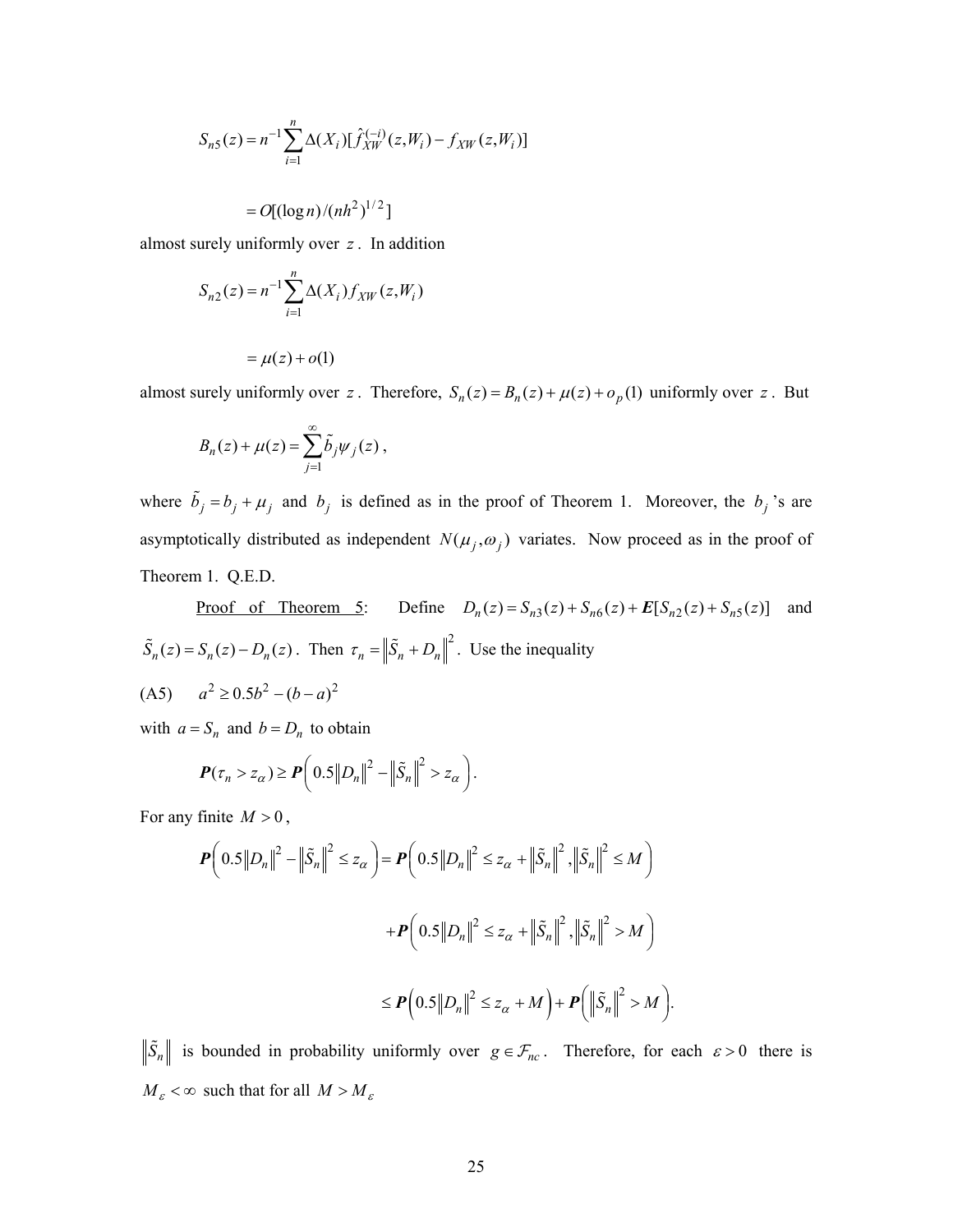$$
\boldsymbol{P}\bigg(0.5\big\|D_n\big\|^2-\big\|\tilde{S}_n\big\|^2\leq z_\alpha\bigg)\leq \boldsymbol{P}\Big(0.5\big\|D_n\big\|^2\leq z_\alpha+M\Big)+\varepsilon.
$$

Equivalently,

$$
\boldsymbol{P}\left(0.5\left\|D_n\right\|^2 - \left\|\tilde{S}_n\right\|^2 > z_\alpha\right) \ge \boldsymbol{P}\left(.5\left\|D_n\right\|^2 > z_\alpha + M\right) - \varepsilon
$$

and

$$
(A6) \qquad \boldsymbol{P}(\tau_n > z_\alpha) \ge \boldsymbol{P}\Big( .5\big\| D_n \big\|^2 > z_\alpha + M \Big) - \varepsilon \; .
$$

Now

$$
S_{n2}(z) + S_{n5}(z) = n^{-1/2} \sum_{i=1}^{n} [g(X_i) - G(X_i, \theta_g)] \hat{f}_{XW}^{(-i)}(z, W_i).
$$

Therefore,

$$
\boldsymbol{E}[S_{n2}(z) + S_{n5}(z)] = n^{-1/2} \boldsymbol{E} \sum_{i=1}^n [g(X_i) - G(X_i, \theta_g)][f_{XW}(z, W_i) + h^2 R_n(z)],
$$

where  $R_n(z)$  is nonstochastic, does not depend on *g*, and is bounded uniformly over  $z \in [0,1]$ . It follows that

$$
E[S_{n2}(z) + S_{n5}(z)] = n^{1/2} (Tq)(z) + O[n^{1/2}h^2 ||q||]
$$

and

$$
E[S_{n2}(z) + S_{n5}(z)] \ge 0.5n^{1/2}(Tq)(z)
$$

uniformly over  $g \in \mathcal{F}_{nc}$  for all sufficiently large *n*.

Now

$$
S_{n3}(z) + S_{n6}(z) \le \sup_{x \in [0,1], g \in \mathcal{F}_{nc}} n^{1/2} \left| G(x, \hat{\theta}_n) - G(x, \theta_g) \right| n^{-1} \sum_{i=1}^n \hat{f}_{XW}^{(-i)}(z, W_i).
$$

Therefore, it follows from the definition  $\mathcal{F}_{nc}$  and uniform convergence of  $\hat{f}_{XW}^{(-i)}$  to  $f_{XW}$  that  $\left\| S_{n3} + S_{n5} \right\| = O_p(1)$  uniformly over  $g \in \mathcal{F}_{nc}$ . A further application of (A5) with  $a = D_n(z)$  and  $b = E[S_{n2}(z) + S_{n5}(z)]$  gives

(A7) 
$$
||D_n||^2 \ge 125n||Tq||^2 + O_p(1)
$$

uniformly over  $g \in \mathcal{F}_{nc}$  as  $n \to \infty$ . The theorem follows by substituting (A7) into (A6) and choosing *C* to be sufficiently large. Q.E.D.

A.2 *Model* 
$$
(3.1)
$$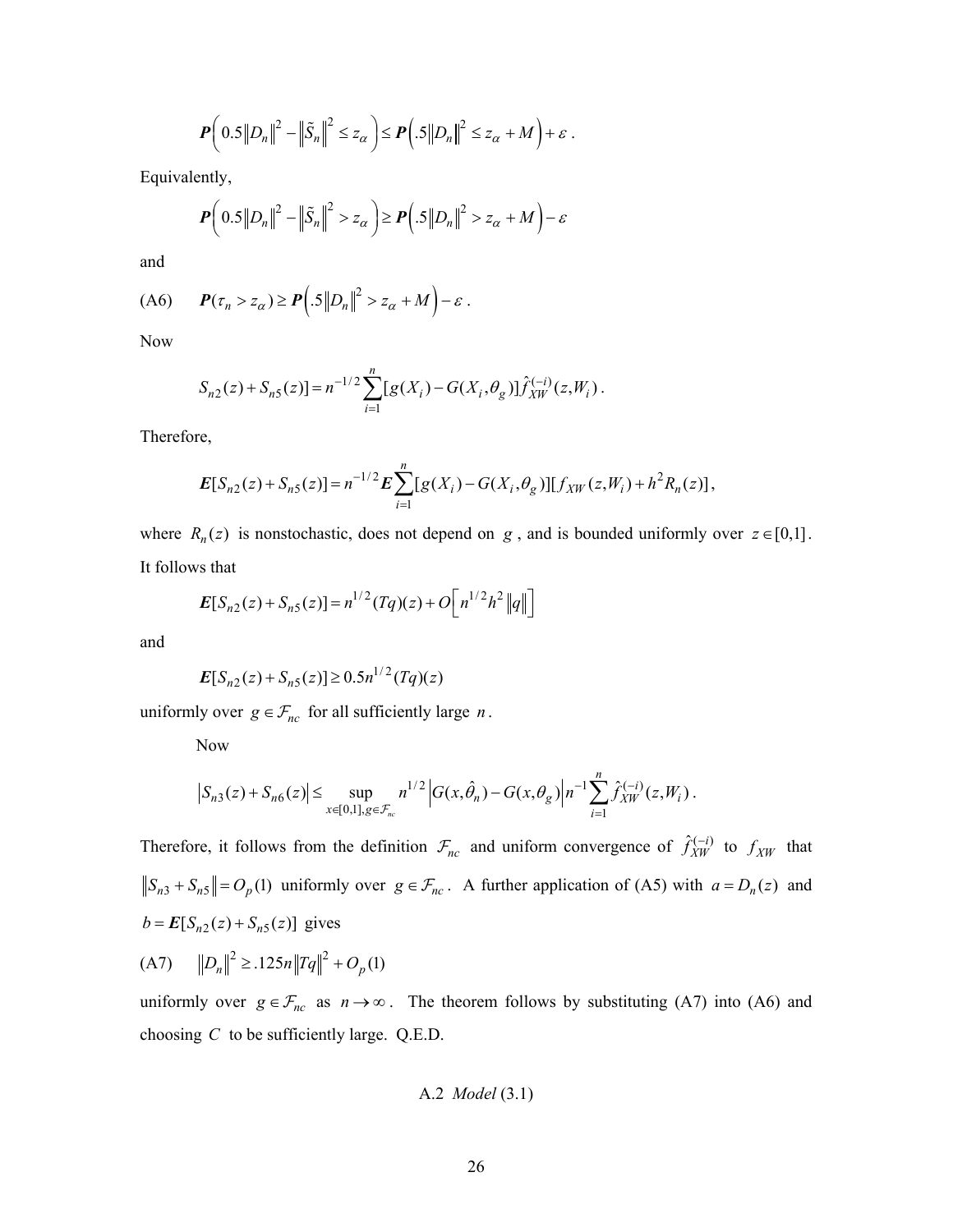# Proofs of Theorems 6-10

The proofs are identical to the proofs of Theorems 1-5 after replacing quantities for model (2.1) with the analogous quantities for model (3.1). Q.E.D.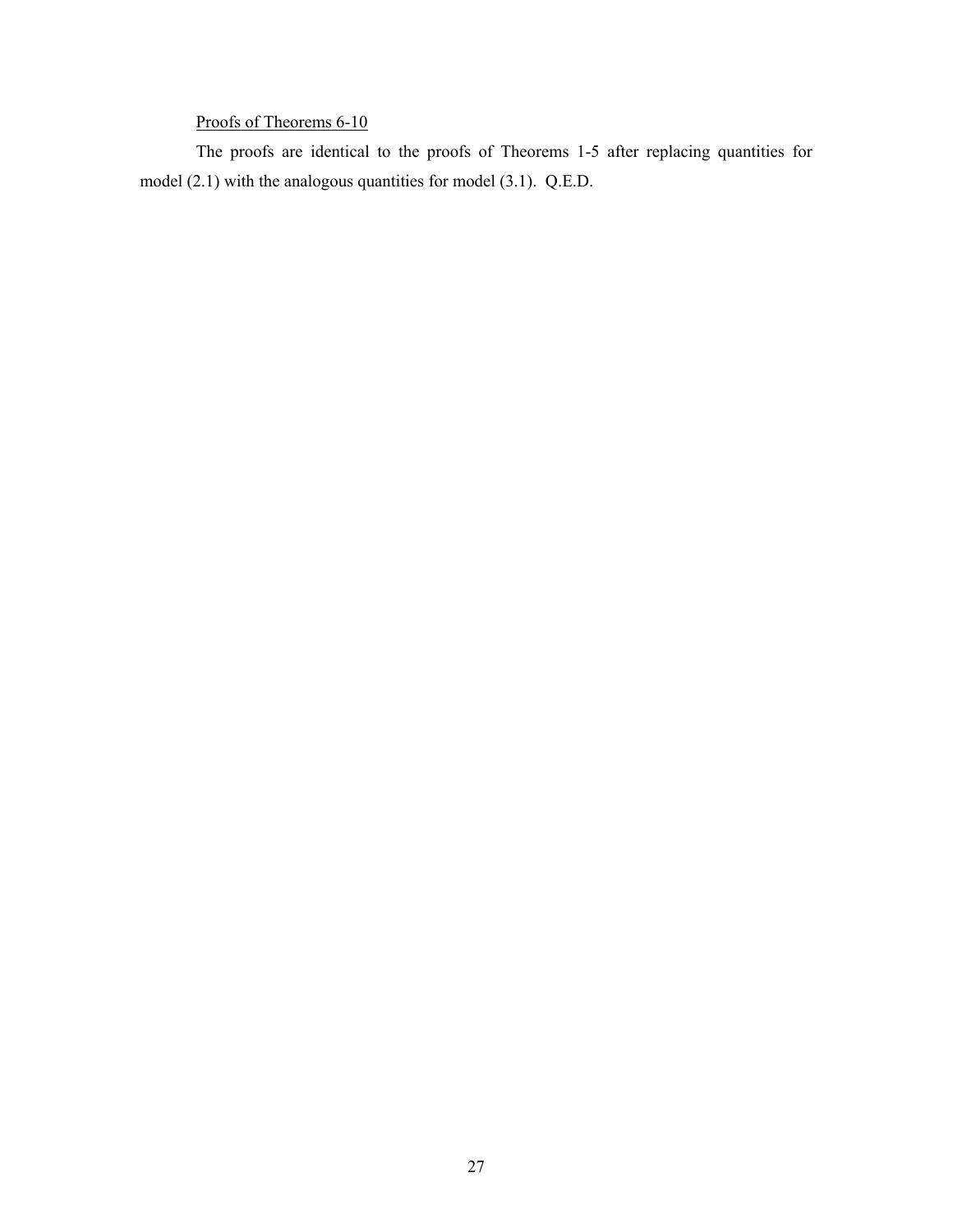## **FOOTNOTES**

<sup>1</sup> Tests of a parametric model of a conditional mean or quantile function against a nonparametric alternative include Aït-Sahalia, *et al*. (1994), Bierens (1982, 1990), Bierens and Ginther (2000), Bierens and Ploberger (1997), de Jong (1996), Eubank and Spiegelman (1990), Fan (1996), Fan and Huang (2001), Fan and Li (1996), Gozalo (1993), Guerre and Lavergne (2002), Härdle and Mammen (1993), Hart (1997), Hong and White (1995), Horowitz and Spokoiny (2001, 2002), Stute (1997), Li and Wang (1998), Whang and Andrews (1993), Wooldridge (1992), Yatchew (1992), and Zheng (1996, 1998).

<sup>2</sup> At the cost of additional analytic complexity, it may be possible to let  $\varepsilon \to 0$  and  $K_{\varepsilon} \to \infty$  as  $n \rightarrow \infty$ , thereby obtaining a consistent estimator of the asymptotic critical value of  $\tau_n$ . However, doing this would likely provide little insight into the accuracy of the estimator or the choice of  $K_{\varepsilon}$  in applications. This is because the difference between the distributions of  $\tilde{\tau}$  and  $\tilde{\tau}_{\varepsilon}$  and, therefore, the approximation error are complicated functions of the multiplicities and spacings of the  $\tilde{\omega}_j$ 's. Letting  $\varepsilon \to 0$  and  $K_{\varepsilon} \to \infty$  has no practical consequences because  $\varepsilon > 0$  and  $K_{\varepsilon} < \infty$  with any finite sample.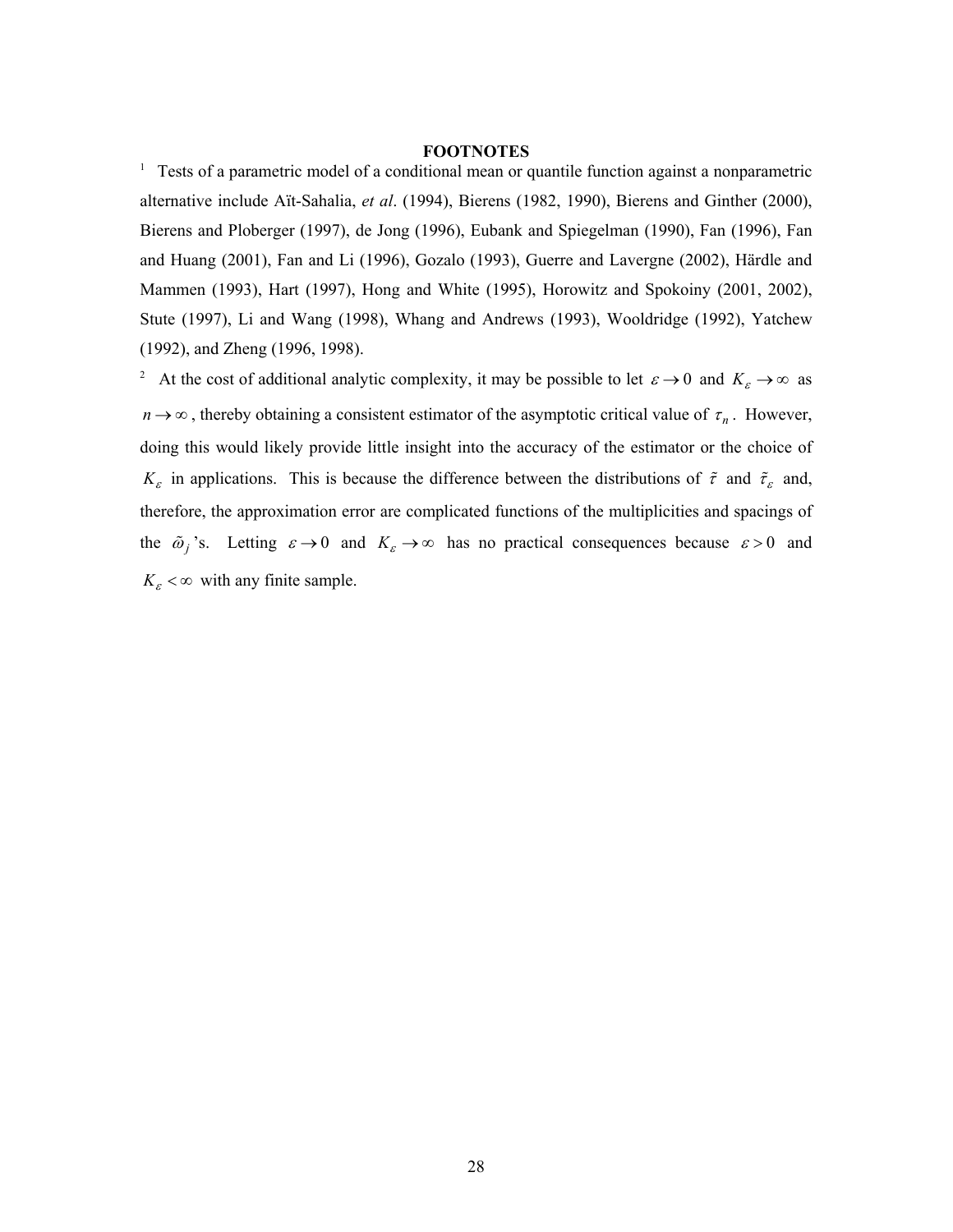### **REFERENCES**

- <span id="page-29-0"></span>Aït-Sahalia, Y., P.J. Bickel, and T.M. Stoker (2001). Goodness-of-Fit Tests for Kernel Regression with an Application to Option Implied Volatilities, *Journal of Econometrics*, 105, 363-412.
- Andrews, D.W.K. (1997). A Conditional Kolmogorov Test, *Econometrica*, 65, 1097-1128.
- Bhatia, R., C. Davis, and A. McIntosh (1983). Perturbation of Spectral Subspaces and Solution of Linear Operator Equations, *Linear Algebra and Its Applications*, 52/53, 45-67.
- Bierens, H.J. (1982). Consistent Model Specification Tests, *Journal of Econometrics*, 20, 105- 134.
- Bierens, H.J. (1990). A Consistent Conditional Moment Test of Functional Form, *Econometrica*, 58, 1443-1458.
- Bierens, H.J. and D.K. Ginther (2000). Integrated Conditional Moment Testing of Quantile Regression Models, working paper, Department of Economics, Pennsylvania State University.
- Bierens, H.J. and W. Ploberger (1997). Asymptotic Theory of Integrated Conditional Moment Tests, *Econometrica*, 65, 1129-1151.
- Blundell, R., X. Chen and D. Kristensen (2003). Semi-Nonparametric IV Estimation of Shape Invariant Engle Curves, working paper CWP 15/03, Centre for Microdata Methods and Practice, University College London.
- <span id="page-29-1"></span>Bosq, D. (1996). Nonparametric Statistics for Stochastic Processes, New York: Springer.
- Darolles, S., J.-P. Florens, and E. Renault (2002). Nonparametric Instrumental Regression, working paper, GREMAQ, University of Social Science, Toulouse.
- de Jong, R.M. (1996). On the Bierens Test under Data Dependence, *Journal of Econometrics*, 72, 1-32.
- Eubank, R.L. and C.H. Spiegelman (1990). Testing the Goodness of Fit of a Linear Model via Nonparametric Regression Techniques, *Journal of the American Statistical Association*, 85, 387-392.
- Fan, J. (1996). Test of Significance Based on Wavelet Thresholding and Neyman's Truncation, *Journal of the American Statistical Association*, 91, 674-688.
- Fan, J. and L.-S. Huang (2001). Goodness of Fit Tests for Parametric Regression Models, *Journal of the American Statistical Association*, 96, 640-652.
- Fan, Y. and Q. Li (1996). Consistent Model Specification Tests: Omitted Variables and Semiparametric Functional Forms, *Econometrica*, 64, 865-890.
- Gozalo, P.L. (1993). A Consistent Model Specification Test for Nonparametric Estimation of Regression Function Models, *Econometric Theory*, 9, 451-477.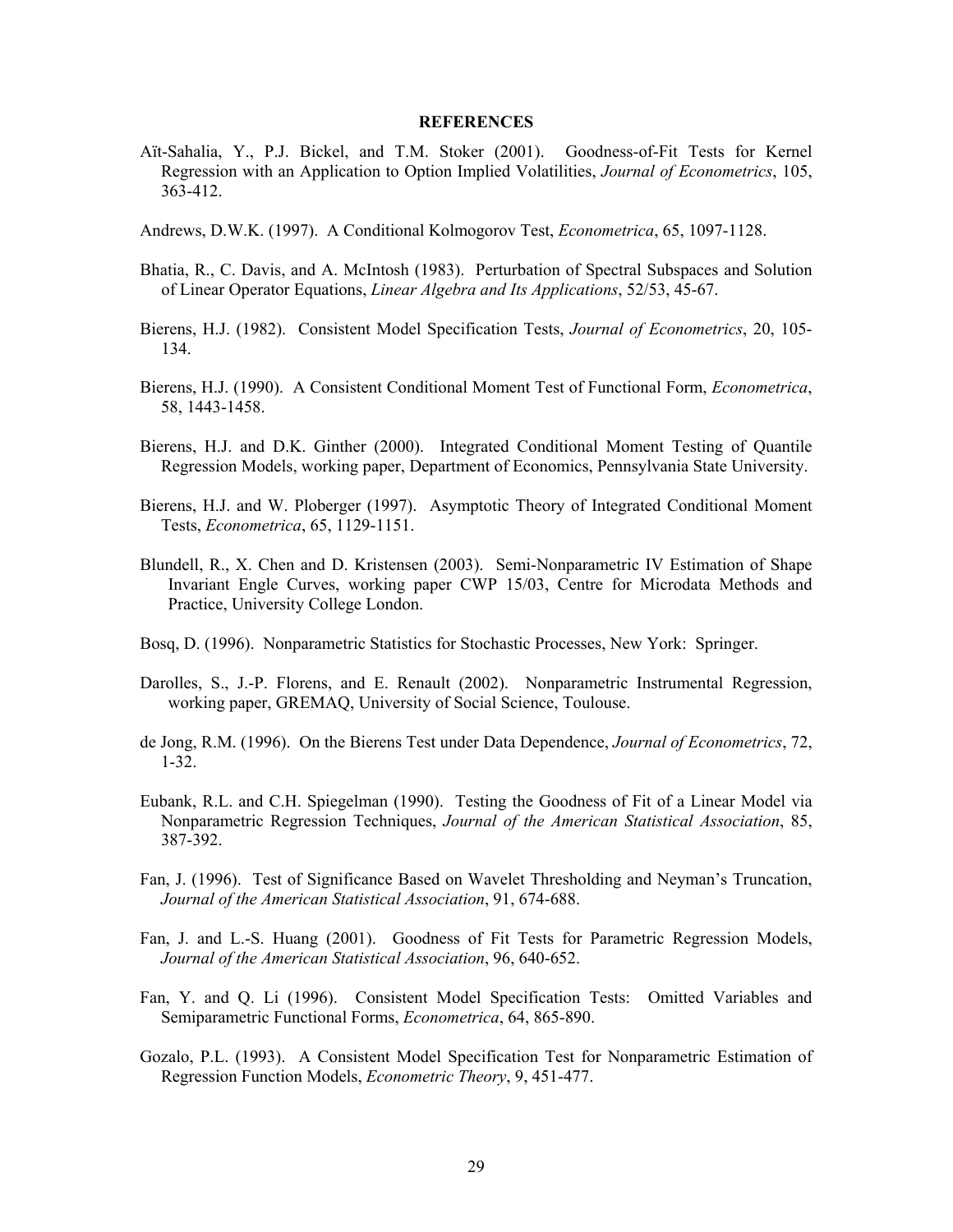- Guerre, E. and P. Lavergne (2002). Optimal Minimax Rates for Nonparametric Specification Testing in Regression Models, *Econometric Theory*, 18, 1139-1171.
- Hall, P. and J.L. Horowitz (2003). Nonparametric Methods for Inference in the Presence of Instrumental Variables, working paper, Department of Economics, Northwestern University.
- Härdle, W. and E. Mammen (1993). Comparing Nonparametric Versus Parametric Regression Fits, *Annals of Statistics*, 21, 1926-1947.
- Hart, J.D. (1997). *Nonparametric Smoothing and Lack-of-Fit Tests*. New York: Springer-Verlag.
- Hong, Y. and H. White (1996). Consistent Specification Testing via Nonparametric Series Regressions, *Econometrica*, 63, 1133-1160.
- Horowitz, J.L. and V.G. Spokoiny (2001). An Adaptive, Rate-Optimal Test of a Parametric Mean Regression Model against a Nonparametric Alternative, *Econometrica*, 69, 599-631.
- Horowitz, J.L. and V.G.Spokoiny (2002). An Adaptive, Rate-Optimal Test of Linearity for Median Regression Models, *Journal of the American Statistical Association*, 97, 822-835.
- Jennrich, R.I. (1969). Asymptotic Properties of Non-Linear Least Squares Estimators, *Annals of Mathematical Statistics*, 40, 633-643.
- Li, Q. and S. Wang (1998). A Simple Consistent Bootstrap Test for a Parametric Regression Function, *Journal of Econometrics*, 87, 145-165.
- Newey, W.K. and J.L. Powell (2003). Instrumental Variable Estimation of Nonparametric Models, *Econometrica*, 71, 1565-1578.
- Newey, W.K., J.L. Powell, and F. Vella (1999). Nonparametric Estimation of Triangular Simultaneous Equations Models, *Econometrica*, 67, 565-603.
- Stute, W. (1997). Nonparametric Model Checks for Regression, *Annals of Statistics*, 25, 613-641.
- Whang, Y.-J. and D.W.K. Andrews (1993). Tests of Specification for Parametric and Semiparametric Models, *Journal of Econometrics*, 57, 277-318.
- Wooldridge, J.M. (1992). A Test for Functional Form against Nonparametric Alternatives, *Econometric Theory*, 8, 452-475.
- Yatchew, A.J. (1992). Nonparametric Regression Tests Based on Least Squares, *Econometric Theory*, 8, 435-451.
- Zheng, J.X. (1996). A Consistent Test of Functional Form via Nonparametric Estimation Techniques, *Journal of Econometrics*, 75, 263-289.
- Zheng, J.X. (1998). A Consistent Nonparametric Test of Parametric Regression Models under Conditional Quantile Restrictions, *Econometric Theory*, 14, 123-138.